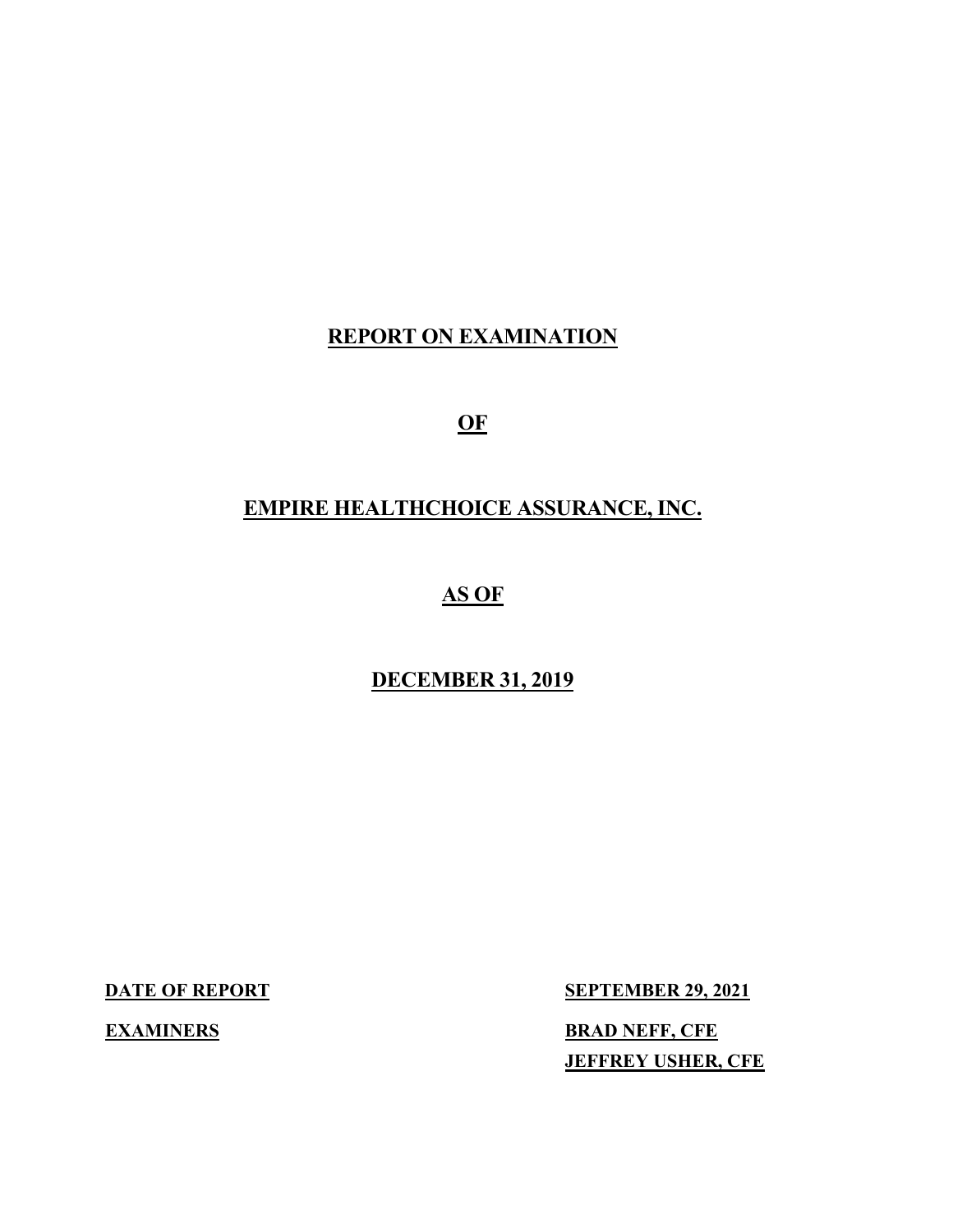# **TABLE OF CONTENTS**

# **ITEM NO. PAGE NO.**

| 1. | Scope of the examination                                                             | $\overline{2}$ |
|----|--------------------------------------------------------------------------------------|----------------|
| 2. | Description of the Company                                                           | 5              |
|    | Management and controls<br>A.                                                        | 6              |
|    | <b>B.</b><br>Corporate governance                                                    | 8              |
|    | <i>i.</i> Enterprise risk management                                                 | 8              |
|    | ii. Internal Audit Department                                                        | $8\,$          |
|    | Territory and plan of operation<br>C.                                                | 9              |
|    | D.<br>Risk-based capital                                                             | 11             |
|    | Holding company system<br>E.                                                         | 11             |
|    | F.<br>Reinsurance                                                                    | 13             |
|    | G.<br>Internal controls                                                              | 13             |
|    | Η.<br><b>Investment Policy</b>                                                       | 15             |
| 3. | <b>Financial statements</b>                                                          | 16             |
|    | <b>Balance</b> sheet<br>A.                                                           | 17             |
|    | <b>B.</b><br>Statement of revenue and expenses and changes in capital<br>and surplus | 19             |
| 4. | Claims unpaid                                                                        | 21             |
| 5. | Subsequent events                                                                    | 21             |
| 6. | Compliance with prior report on examination                                          | 23             |
| 7. | Summary of comments and recommendations                                              | 24             |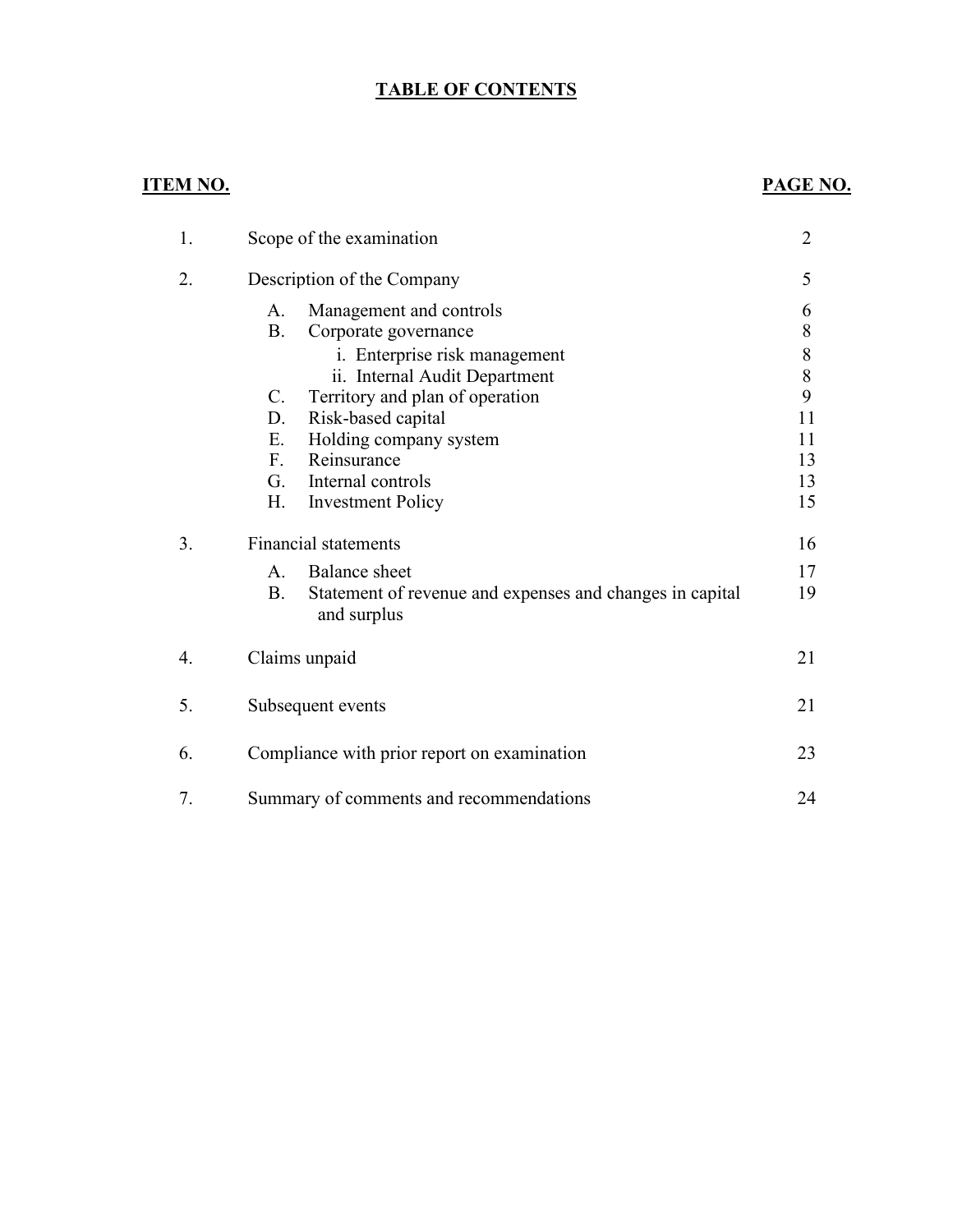**NEW YORK STATE OF** OPPORTUNITY.

# **Department of<br>Financial Services**

**KATHY HOCHUL** Governor

**ADRIENNE HARRIS** Acting Superintendent

September 29, 2021

Honorable Adrienne A. Harris Acting Superintendent of Financial Services Albany, New York 12257

Madam:

Pursuant to the requirements of the New York Insurance Law, and acting in accordance with the instructions contained in Appointment Number 32093, dated August 10, 2020, attached hereto, we have made an examination into the condition and affairs of Empire HealthChoice Assurance, Inc., an accident and health insurer licensed pursuant to Article 42 of the New York Insurance Law, as of December 31, 2019, and submit the following report thereon.

The examination was conducted remotely due to restrictions relating to the COVID-19 pandemic.

Empire HealthChoice Assurance, Inc. is a wholly owned subsidiary of WellPoint Holding Corporation ("WHC"). WHC is a wholly owned subsidiary of Anthem, Inc.

Wherever the designations "EHCA" or the "Company" appear herein, without qualification, they should be understood to indicate Empire HealthChoice Assurance, Inc.

Wherever the designation "EHC HMO" appears herein, without qualification, it should be understood to indicate Empire HealthChoice HMO, Inc., a wholly owned subsidiary of Empire HealthChoice Assurance, Inc.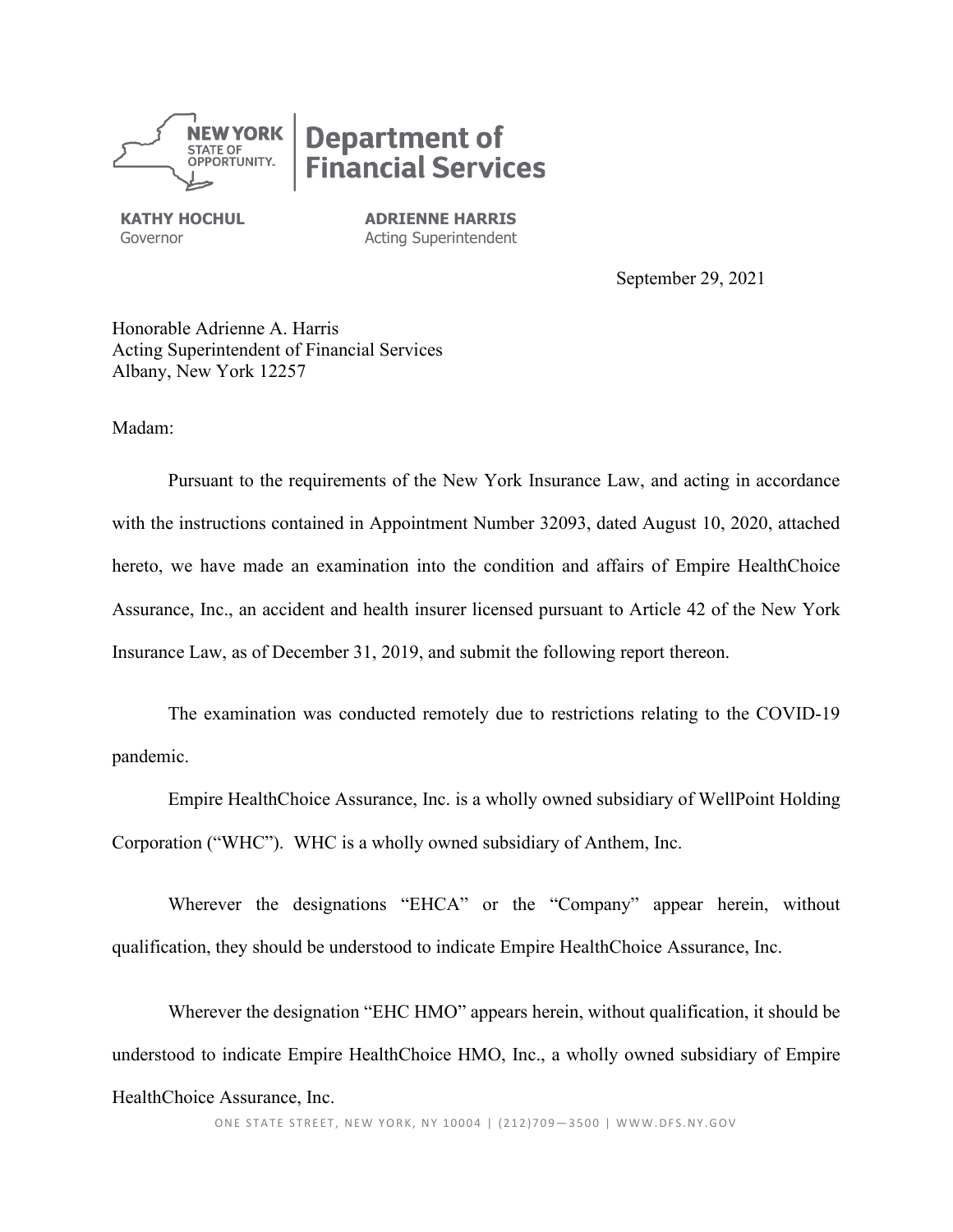Wherever the designations "WellPoint Holding Corporation" or "WHC" appear herein, without qualification, they should be understood to indicate WellPoint Holding Corporation, the Parent of EHCA.

Wherever the designation "Anthem" appears herein, without qualification, it should be understood to indicate Anthem, Inc., the ultimate Parent of WHC. On December 2, 2014, WellPoint, Inc. changed its corporate name to Anthem, Inc.

Wherever the designation the "Department" appears herein, without qualification, it should be understood to indicate the New York State Department of Financial Services.

Wherever the designation the "Companies" appears herein, without qualification, it should be understood to indicate Empire HealthChoice Assurance, Inc., and Empire HealthChoice HMO, Inc., collectively.

A concurrent examination was made of Empire HealthChoice HMO, Inc., a subsidiary health maintenance organization, certified pursuant to the provisions of Article 44 of the New York Public Health Law. A separate report thereon has been submitted.

#### **1. SCOPE OF THE EXAMINATION**

EHCA was previously examined as of December 31, 2016. This examination of the Company was a financial examination as defined in the National Association of Insurance Commissioners ("NAIC") *Financial Condition Examiners Handbook, 2020 Edition* ("the Handbook"), and it covered the three-year period, January 1, 2017 through December 31, 2019. The examination was conducted observing the guidelines and procedures in the Handbook and,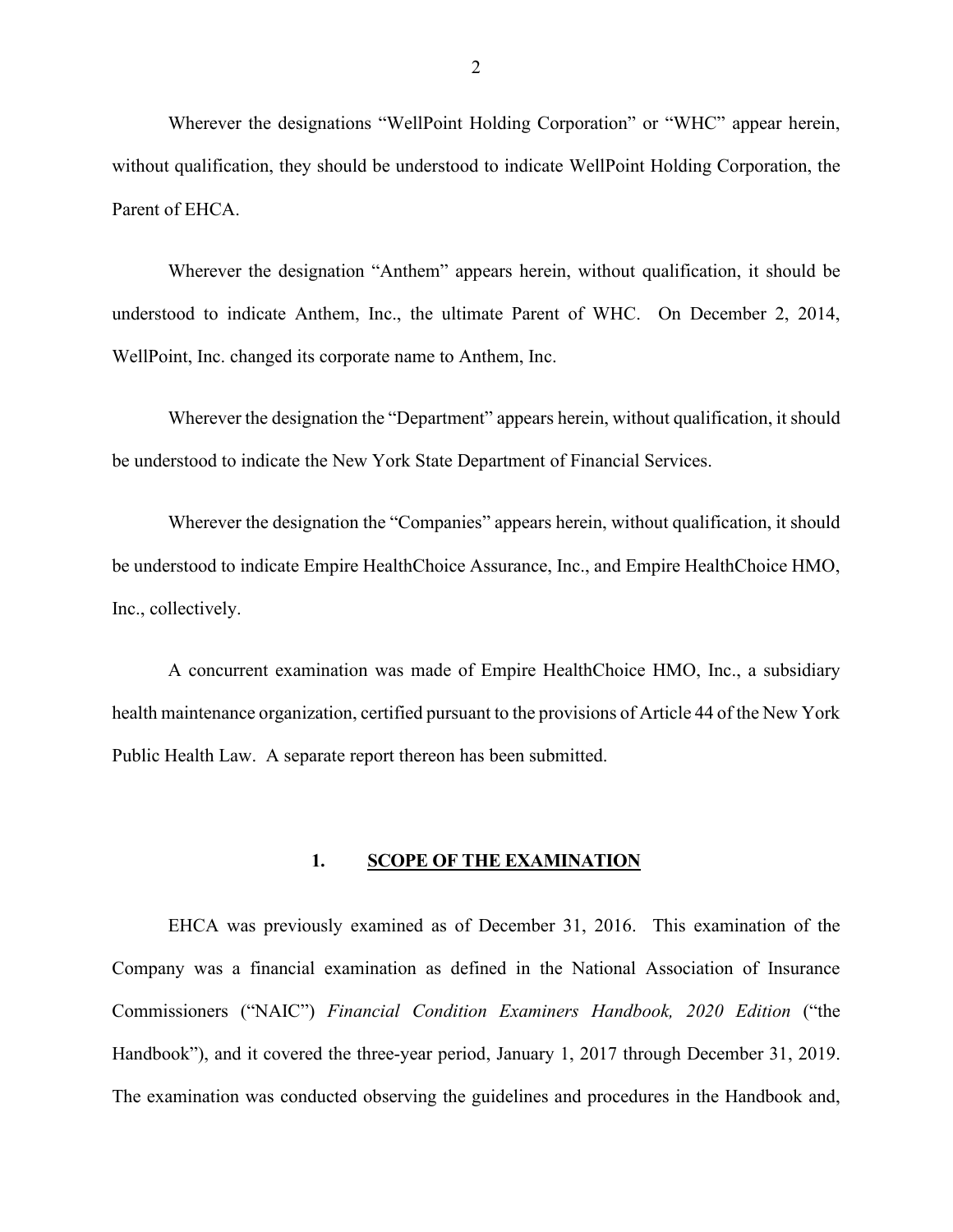where deemed appropriate by the examiners, transactions occurring subsequent to December 31, 2019 were also reviewed.

The examination was conducted on a risk-focused basis in accordance with the provisions of the Handbook, which provides guidance for the establishment of an examination plan based on the examiners' assessment of risk in EHCA's operations and utilizes that evaluation in formulating the nature and extent of the examination. The examiners planned and performed the examination to evaluate EHCA's current financial condition, as well as identify prospective risks that may threaten the future solvency of EHCA.

The examiners identified key processes, assessed the risks within those processes and assessed the internal control systems and procedures used to mitigate those risks. The examination also included an assessment of the principles used and significant estimates made by management, an evaluation of the overall financial statement presentation, and determined management's compliance with the Department's statutes and guidelines, Statutory Accounting Principles, as adopted by the Department, and annual statement instructions.

Information concerning EHCA's organizational structure, business approach and control environment were utilized to develop the examination approach. The examination evaluated EHCA's risks and management activities in accordance with the NAIC's nine branded risk categories.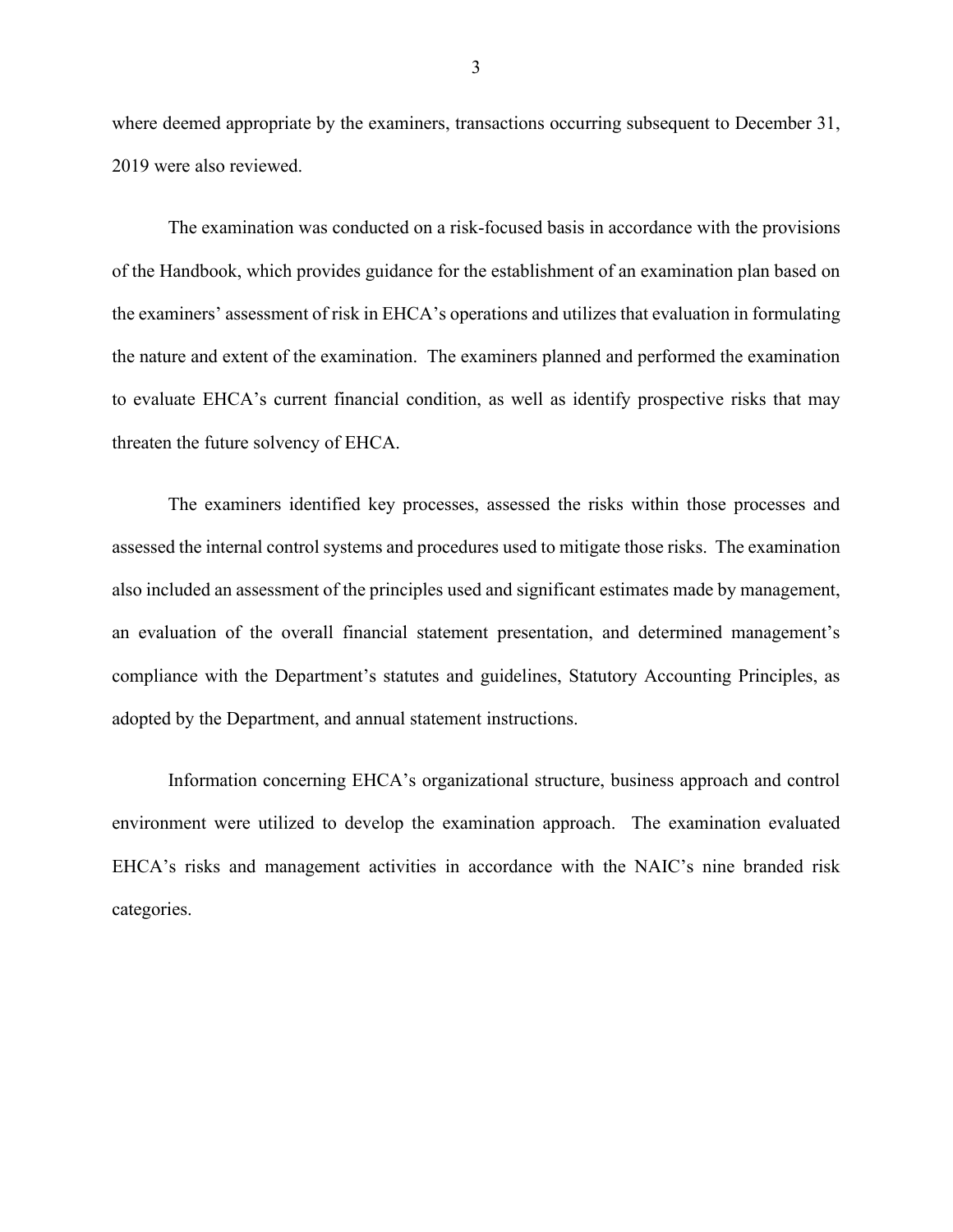These categories are as follows:

- Pricing Underwriting
- Reserving
- Operational
- Strategic
- Credit
- Market
- Liquidity
- Legal
- Reputational

The examination also evaluated EHCA's critical risk categories in accordance with the

NAIC's ten critical risk categories. These categories are as follows:

- Valuation Impairment of Complex or Subjectively Valued Invested Assets
- Liquidity Considerations
- Appropriateness of Investment Portfolio and Strategy
- Appropriateness Adequacy of Reinsurance Program
- Reinsurance Reporting and Collectability
- Underwriting and Pricing Strategy Quality
- Reserve Data
- Reserve Adequacy
- Related Party Holding Company Considerations
- Capital Management

EHCA was audited annually for the years 2017 through 2019, by the accounting firm of Ernst & Young, LLP ("EY"). EHCA received an unmodified opinion in each of those years. Certain audit workpapers of EY were reviewed and relied upon in conjunction with this examination. A review was also made of Anthem, Inc.'s Internal Audit function, Sarbanes-Oxley/Model Audit Rule ("SOX/MAR") function, and Enterprise Risk Management program, as they relate to the Company.

This examination was conducted as a coordinated examination, as such term is defined in the Handbook (an examination of one insurer or a group of insurers performed by examiners from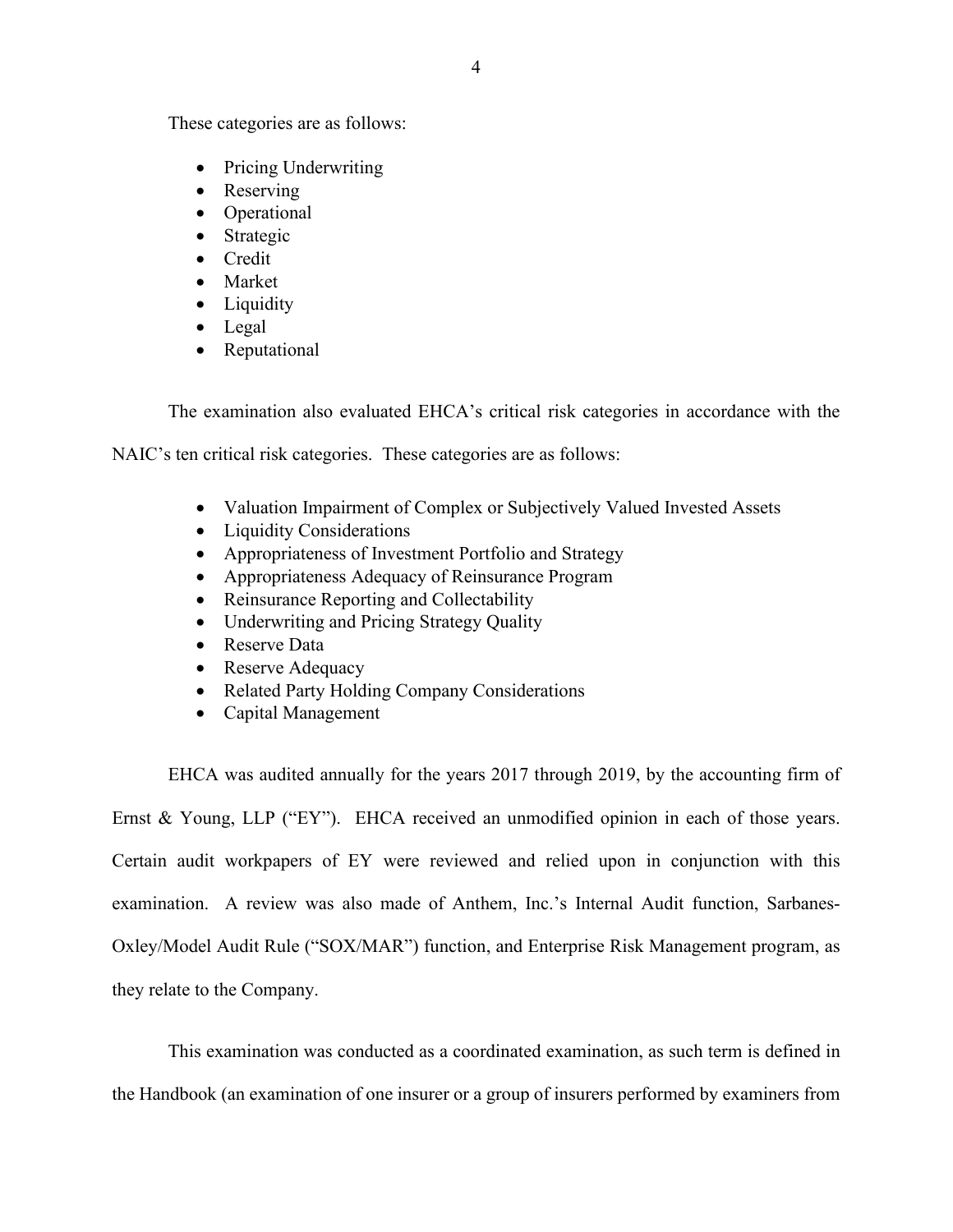more than one state whereby the participating states share resources and allocate work among the examiners), of the insurance subsidiaries of Anthem, Inc. The examination was led by the state of Indiana with participation from four (4) other states: New York, Arkansas, Florida, and Kansas. Since the lead and participating states are accredited by the NAIC, all states deemed it appropriate to rely on each other's work. The examination team, representing the participating states, identified and assessed the risks for key functional activities across all of the Anthem, Inc. insurance subsidiaries. The examination team also assessed the relevant prospective risks as they related to the insurance entities.

Additionally, as part of this coordinated examination and in accordance with the provisions of the Handbook, an information systems review was made on a risk-focused basis of Anthem's computer systems and operations that support EHCA.

The examiners reviewed the corrective actions taken by the Company with respect to the recommendations concerning financial issues contained in the prior report on examination. The results of the examiners' review are contained in Item 6 of this report.

This report on examination is confined to financial statements and comments on those matters which involve departure from laws, regulations or rules, or which require explanation or description.

#### **2. DESCRIPTION OF THE COMPANY**

EHCA is a New York domiciled accident and health insurance company licensed under Article 42 of the New York Insurance Law. EHCA is a wholly owned subsidiary of WellPoint Holding Corporation ("WHC"). WHC is a wholly-owned subsidiary of Anthem, Inc. ("Anthem"),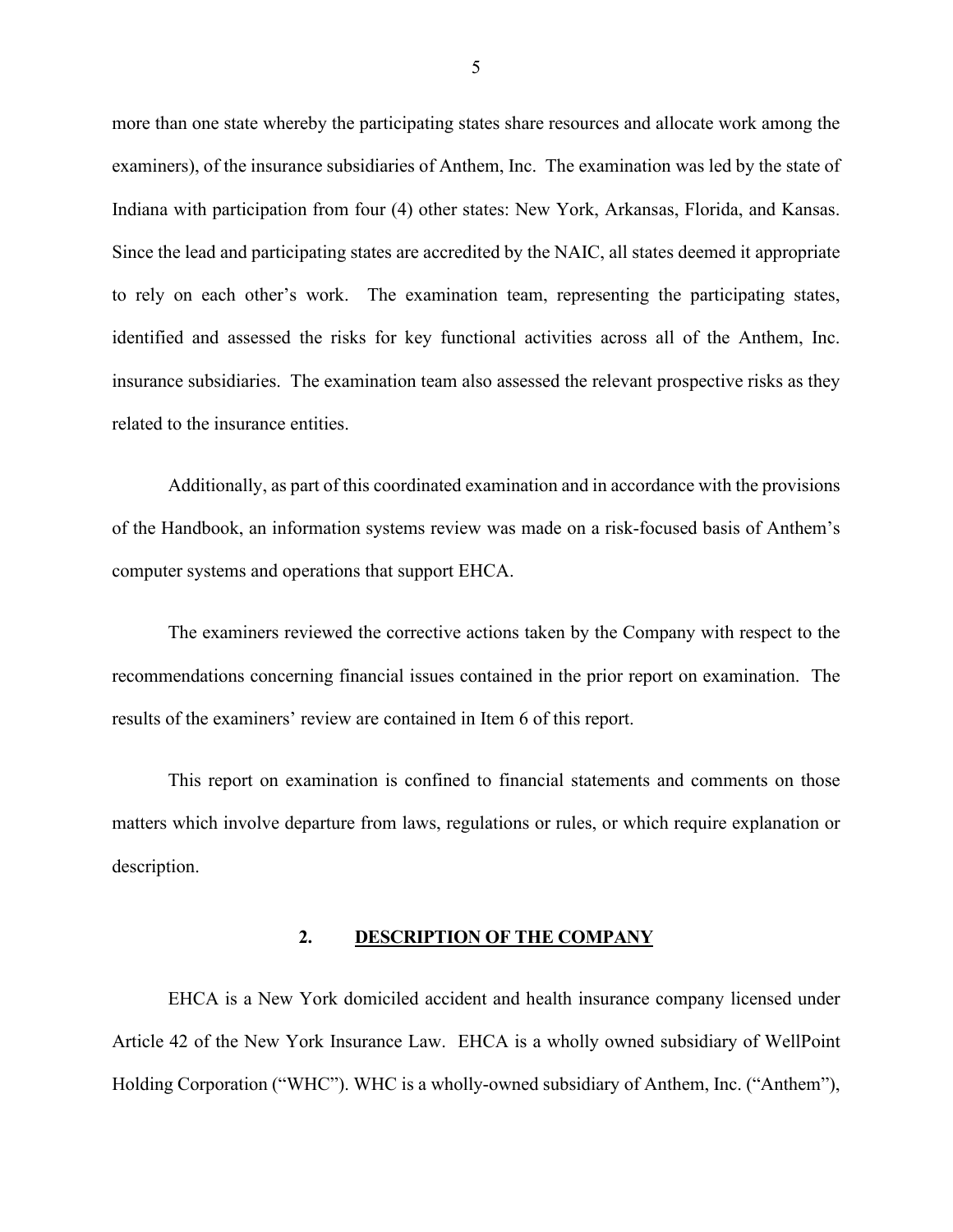which is a publicly traded company. Effective December 2, 2014, Anthem changed its corporate name from WellPoint, Inc.

Effective November 7, 2002, Empire Blue Cross Blue Shield converted from an Article 43 non-profit health service corporation to an Article 42 for-profit accident and health insurer. Simultaneously with the conversion, Empire Blue Cross and Blue Shield merged with its subsidiary EHCA, with Empire Blue Cross and Blue Shield being the surviving corporation and taking the name of the subsidiary, Empire HealthChoice Assurance, Inc. EHCA wholly owns Empire HealthChoice HMO, Inc., a for-profit New York domiciled health maintenance organization ("HMO"), licensed under Article 44 of the New York Public Health Law.

The majority of EHCA's business is experience rated comprehensive health coverage issued to large groups. EHCA also sells experience rated non-comprehensive contracts to large groups as well as Medicare and Medicare Supplement contracts. The Company also provides administrative services for certain health plans. Furthermore, the Company sells stop-loss business issued to self-insurers. The Company is a licensee of the Blue Cross and Blue Shield Association ("BCBSA") and markets its products under the Blue Cross Blue Shield trade name. As a BCBSA licensee, the Company participates in the Federal Employee Program ("FEP") and the Blue Card Program.

#### A. Management and Controls

Pursuant to the Company's By-laws, management of the Company is to be vested in a Board of Directors ("BOD") consisting of not less than seven (7) and not more than eleven (11) Directors. As of December 31, 2019, EHCA's Board of Directors was comprised of seven (7) Directors.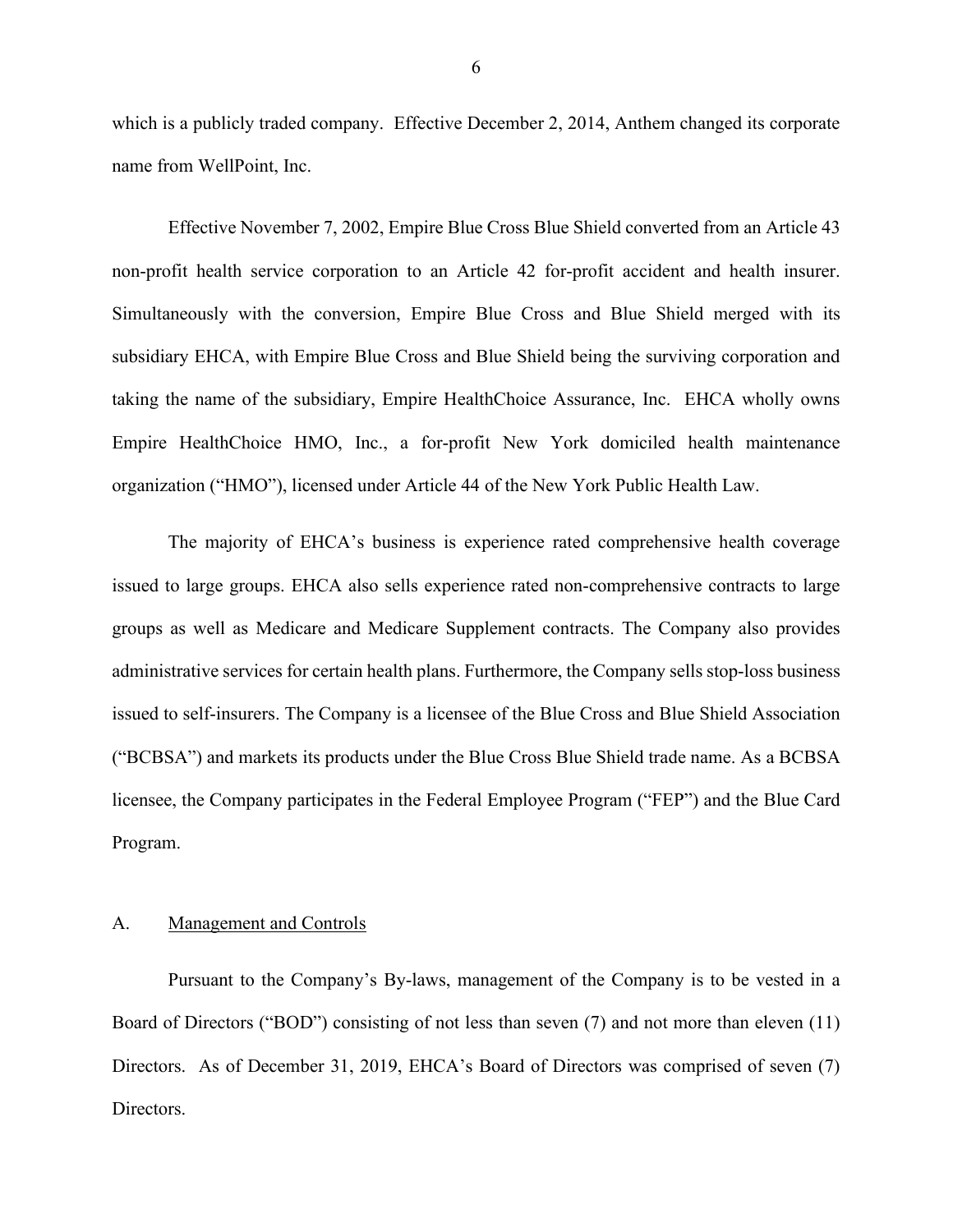The Audit Committee for Anthem, which is composed of outside Directors, assumes responsibility for all entities in the holding company structure. With the independent auditors, internal auditors, and the Risk Assessment and Controls group, the Anthem Audit Committee reviews the effectiveness of the accounting and financial controls and elicits recommendations that may improve controls. The Anthem Audit Committee meets each quarter and minutes of the meetings are prepared and retained.

The seven (7) Directors of EHCA and their principal business affiliation as of December

31, 2019, are as follows:

| Name and Residence               | <b>Principal Business Affiliation</b>             |
|----------------------------------|---------------------------------------------------|
| Karen Elizabeth Geiger-Niedfeldt | Attorney,                                         |
| Bryson City, NC                  | Anthem, Inc.                                      |
| Charles Morgan Kendrick, Jr.     | Senior Vice President,                            |
| LaGrange, GA                     | Anthem, Inc.                                      |
| Alan James Murray                | Chairman, President and Chief Executive Officer,  |
| Syosset, NY                      | Empire HealthChoice Assurance, Inc.               |
| Patrick James O'Keeffe           | Attorney,                                         |
| Queensbury, NY                   | Anthem, Inc.                                      |
| Randall Vincent Pernicone*       | Financial Executive,                              |
| New Milford, NJ                  | Anthem, Inc.                                      |
| Michael Jon Rains                | Vice President & Staff Vice President of Finance, |
| Indianapolis, IN                 | Anthem, Inc.                                      |
| Ari Paul Szafranski              | Actuary,                                          |
| Valley Stream, NY                | Empire Blue Cross Blue Shield                     |

\*\*Effective March 5, 2020, Randall V. Pernicone resigned and was replaced by Jennifer Kuhn.

A review of the minutes of the BOD meetings held during the examination period revealed that the meetings were generally well attended, with all members attending at least 50% of the meetings they were eligible to attend.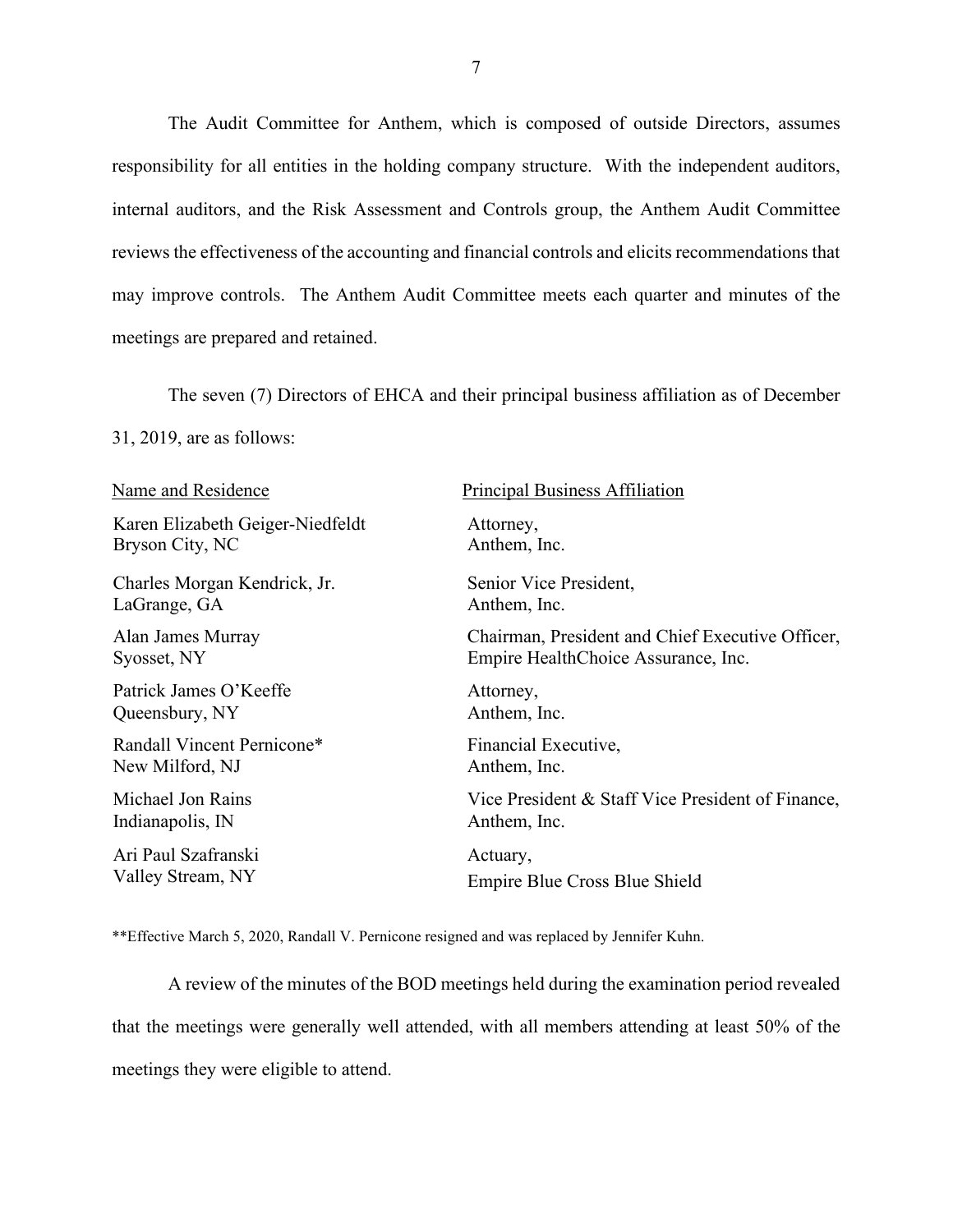The principal officers of the Company as of December 31, 2019, were as follows:

Name Title Jay Harry Wagner Secretary Patrick James O'Keeffe

Alan James Murray President, Chief Executive Officer and Chairman<br>
Jay Harry Wagner Secretary Eric Kenneth Noble Treasurer

#### B. Corporate Governance

Anthem, Inc. is a publicly traded, diversified health company subject to the Sarbanes-Oxley Act of 2002, EHCA is required to be compliant with Insurance Regulation No. 203 (11 NYCRR 82) – Enterprise Risk Management and Own Risk and Solvency Assessment. Controls are identified by management and testing is managed and monitored by the Anthem Risk Control and Assurance Group that reports to the Anthem Internal Audit Department ("IAD"). Shared services are managed by Anthem and include information technology, risk management, investments, accounting, and internal audit.

#### i. Enterprise Risk Management

Anthem has adopted an Enterprise Risk Management ("ERM") framework for proactively addressing and mitigating risks, including prospective business risks. Exhibit M of the Handbook (*Understanding the Corporate Governance Structure*) was utilized by the examiners as guidance for assessing corporate governance. It appears that the Company's BOD and key executives maintain an effective control environment.

#### ii. **Internal Audit Department**

Anthem has an established Internal Audit Department ("IAD") function, which is independent of management, to serve the Anthem Audit Committee of the BOD ("the Audit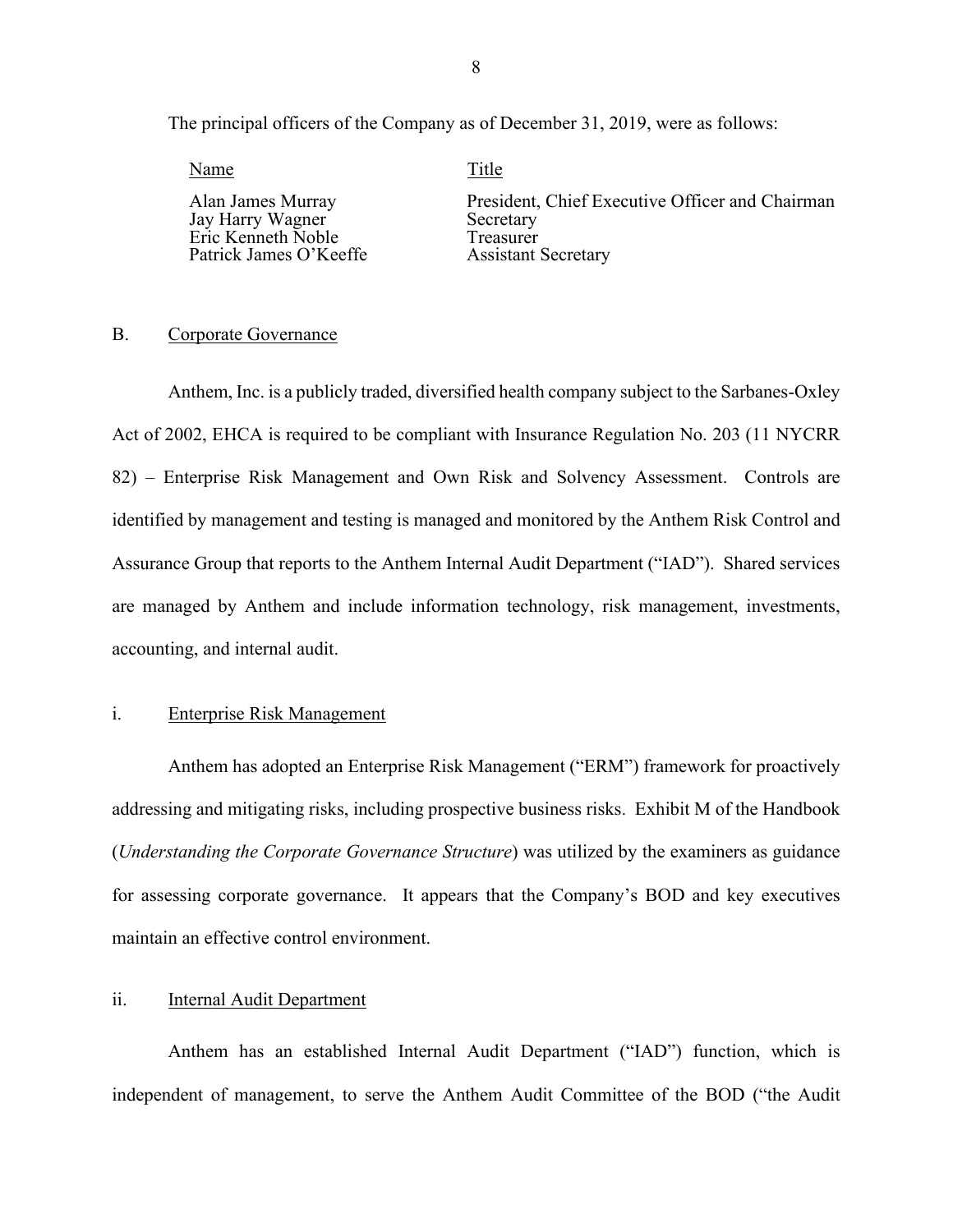Committee" or "AC"). In addition, Anthem has established an Audit Council to address the requirements of Insurance Regulation No. 118 (11 NYCRR 89) – Audited Financial Statements, New York's version of the NAIC's Model Audit Rule, and to assist management at the local level with any insurance regulatory reviews.

During the course of this examination, consideration was given to the significance and potential impact of certain IAD and Risk Control and Assurance ("RCA") findings. To the extent possible, the examiners relied upon the work performed by the IAD, as prescribed by the Handbook.

No exceptions were noted by the examiners relative to the Company's corporate governance.

#### C. Territory and Plan of Operation

EHCA is licensed in New York State pursuant to the provisions of Article 42 of the New York Insurance Law. EHCA is licensed to sell accident and health insurance in the State of New York and primarily issues group accident and health insurance contracts to employers and associations.

The Company is a licensee of the Blue Cross and Blue Shield Association and markets its products under the Blue Cross Blue Shield trade name. EHCA, including its predecessor company, has been in operation since 1974 and offers traditional indemnity products, including prescription drug and dental coverage, and a diversified mix of managed care products, including preferred provider organizations ("PPOs"), to employers and individuals in the Greater New York City metropolitan region and select upstate counties in New York State. Additionally, the Company provides administrative services, including claim processing, underwriting and provider network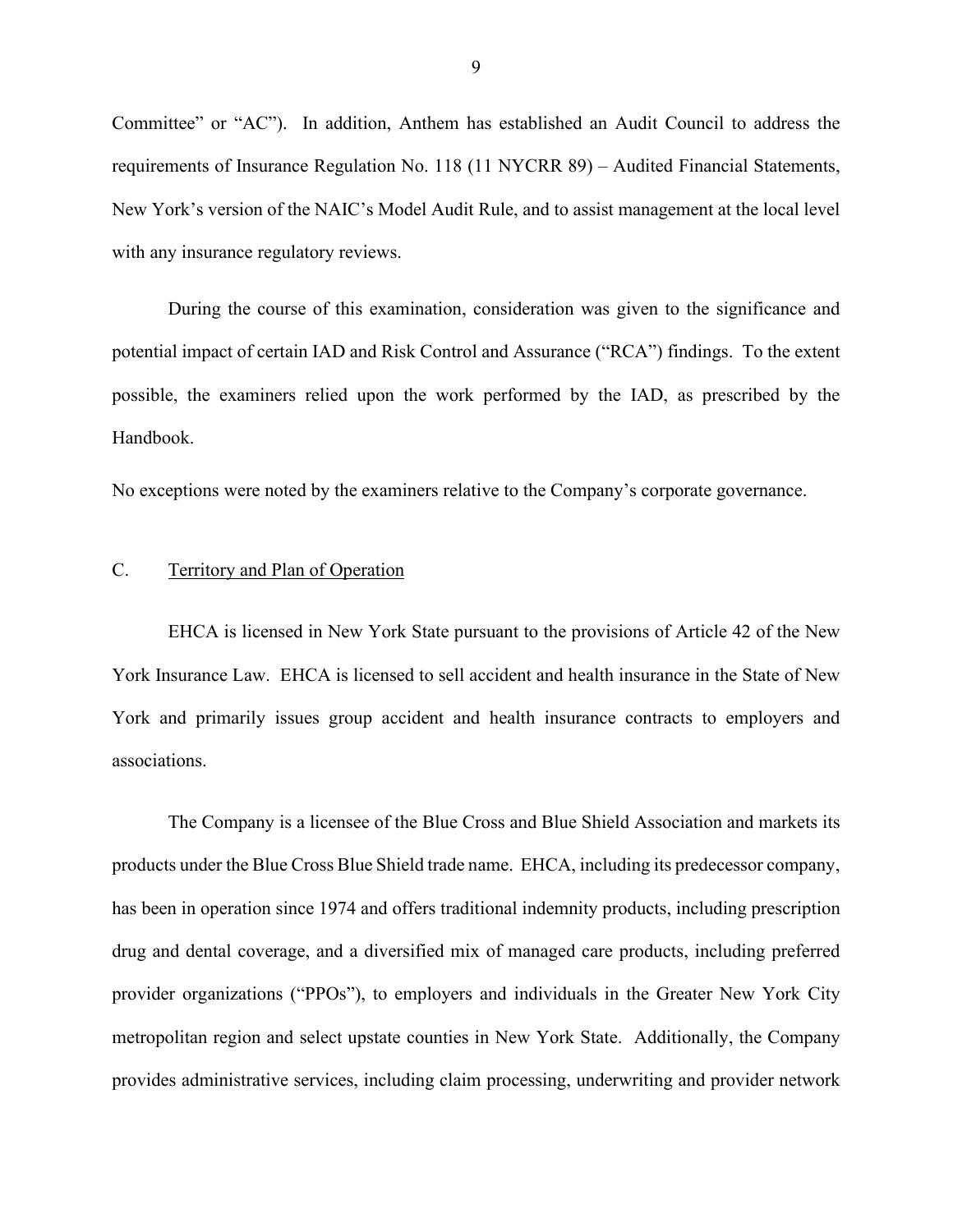access, to certain health plans, as well as medical cost management, under self-insured agreements, to other insurers.

As a BCBSA licensee, the Company participates in the Federal Employee Program ("FEP") and the Blue Card program. The FEP is a nationwide contract with the Federal Office of Personnel Management ("OPM") that provides health benefit coverage to Federal employees and their dependents. The BlueCard program is a BCBSA nationwide program that enables members who need health care services while traveling or living outside their service area to access their benefits through local BCBSA plan providers. It also allows the cost of the service to be calculated in accordance with the local plan's contract with providers.

The following table displays EHCA's net admitted assets, capital and surplus, net premium income, and net income during the period under examination:

|      | Net Admitted    | Capital and    | Net Premium     | $Net$         |
|------|-----------------|----------------|-----------------|---------------|
|      | Assets          | <b>Surplus</b> | Income          | Income        |
| 2017 | \$2,176,966,214 | 963,778,125    | \$2,145,020,071 | \$106,097,453 |
| 2018 | 1,982,572,573   | 820,988,633    | 2,588,542,607   | 164,652,986   |
| 2019 | 1,982,115,146   | 897,717,928    | 2,822,963,851   | 206, 363, 910 |

As of December 31, 2019, the Company had 1,071,196 members. The following chart shows annual membership changes during the examination period by number and percentage:

|                | 2017              | <u>2018</u> | <u> 2019</u> |
|----------------|-------------------|-------------|--------------|
| <b>Members</b> | 765,909           | 906,442     | 196          |
| % of Change    | $1.22\frac{9}{6}$ | 18.35%      | 18.18%       |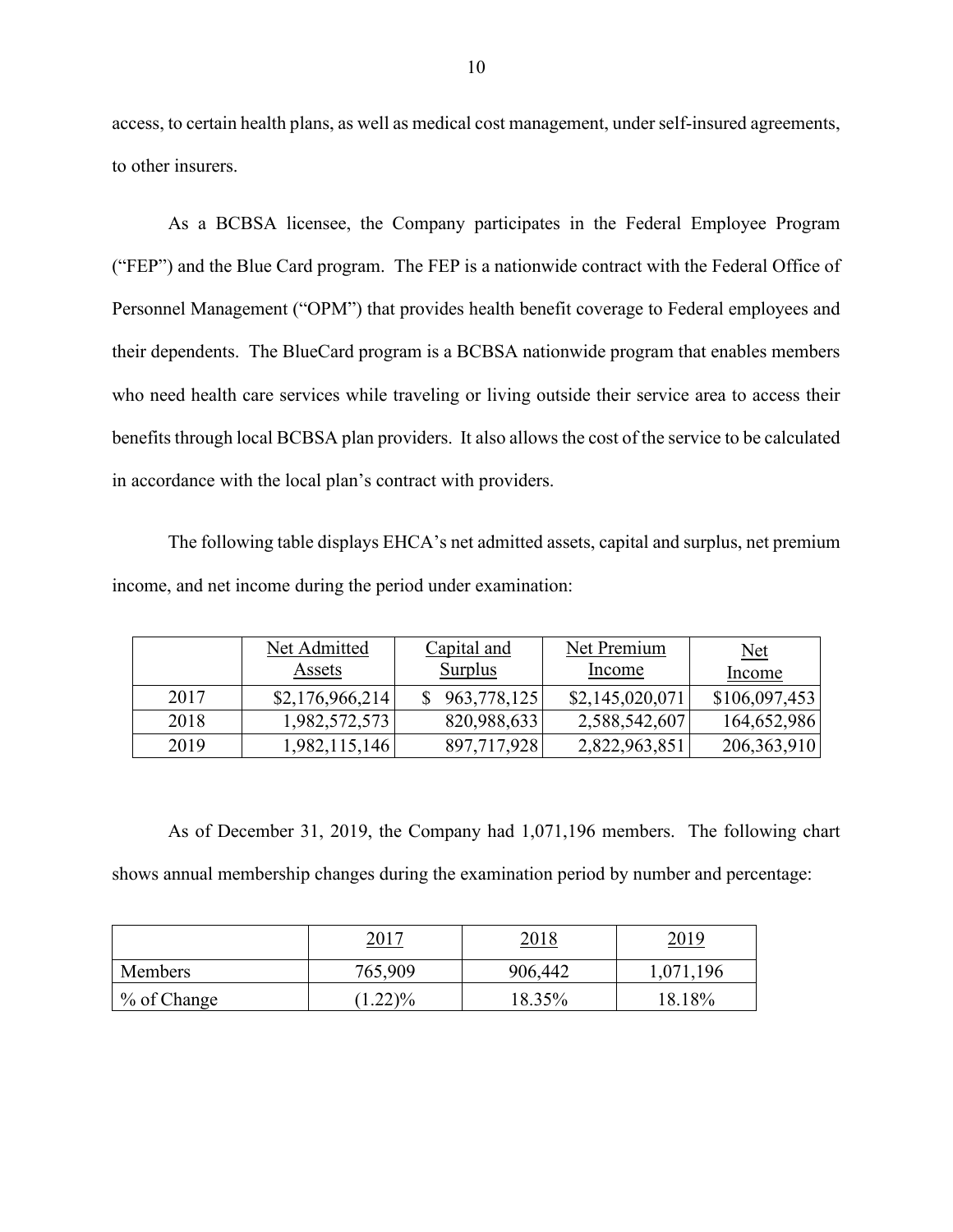D. Risk-Based Capital

Risk-Based Capital ("RBC") measures the minimum amount of capital appropriate for the Company to support its overall business operations in consideration of its size and inherent risks. An RBC of 300 or below can result in regulatory action.

The Company's RBC during the examination period was above the regulatory action level.

#### E. Holding Company System

As of the examination date, EHCA was a wholly-owned subsidiary of WHC, which is a wholly-owned subsidiary of Anthem, a publicly traded company. As a member of a holding company system, EHCA is required to file registration statements pursuant to Article 15 of the New York Insurance Law and Insurance Regulation No. 52 (11 NYCRR 80). All pertinent filings made during the examination period, regarding the aforementioned statute and regulation were reviewed. No exceptions were noted.

The following chart depicts the Company's abbreviated holding company system as of December 31, 2019:

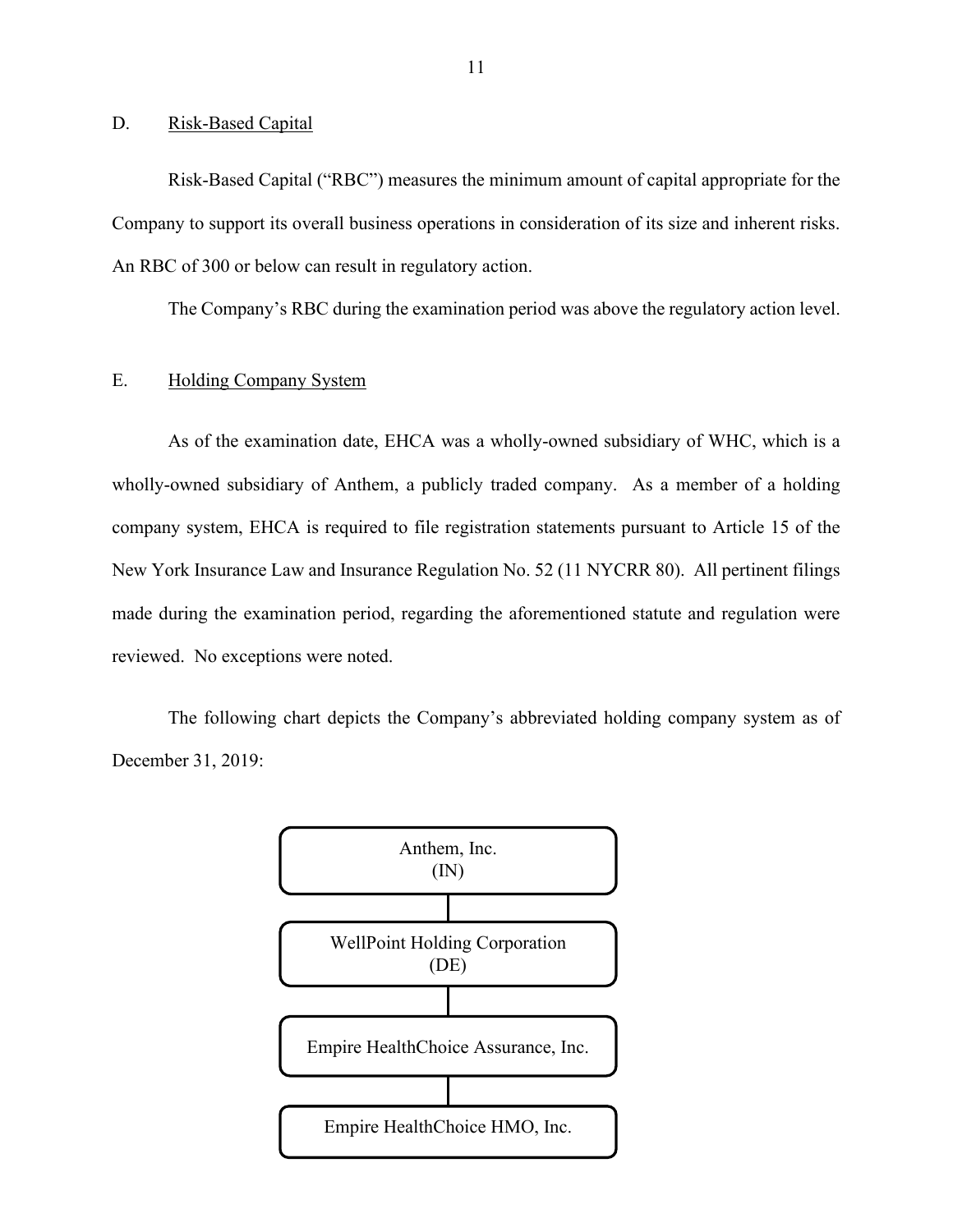The Company, during the examination period, was a party to inter-company agreements with its affiliates, which were subject to the Department's review and approval. These agreements involved activities such as administrative services, cash management, investment management, and tax allocation.

Section 1505(d)(3) of the New York Insurance Law states, in part:

"The following transactions between a domestic controlled insurer and any person in its holding company system may not be entered into unless the insurer has notified the superintendent in writing of its intention to enter into any such transaction at least thirty days prior thereto… and the superintendent has not disapproved it within such period… (3) rendering of services on a regular or systematic basis."

Inter-company agreements and amendments for EHCA that were in place as of December

31, 2019, included the following:

• Amended and Restated WellPoint Master Administrative Services Agreement – The Company entered into an Amended and Restated Master Administrative Services Agreement ("MASA"), effective January 1, 2008, with Anthem (fka "WellPoint") and its subsidiaries and affiliates. This Agreement and the Attachment NY-01 were approved by the Department on July 3, 2008.

The MASA was amended in order to incorporate provisions from the 2010 National Association of Insurance Commissioner's Model Insurance Holding Company Regulatory Act and Model Insurance Holding Company System Model Regulation with Reporting Forms and Instructions. Approval of the amendment was requested by a letter dated June 14, 2018. The Amendment was revised and resubmitted on July 9, 2018. The Department issued a no objection letter dated July 11, 2018.

As set forth above, the amendment to Attachment NY-01 to the MASA sets forth the services to be provided or received by EHCA. In connection with Anthem's development of an affiliated pharmacy benefit manager, IngenioRx, and with the goal of streamlining its intercompany agreements, EHCA requested approval to amend Attachment NY-01in order to include IngenioRx into the list of primary entities that provide services to EHCA and to incorporate pharmacy benefit management administrative and support services into the list of services that may be provided to EHCA.

• Federal Income Tax Allocation Agreement – EHCA entered into an Amended Consolidated Federal Income Tax Agreement, retroactively effective December 31, 2005, with Anthem (fka "WellPoint") and its subsidiaries. This agreement was submitted to the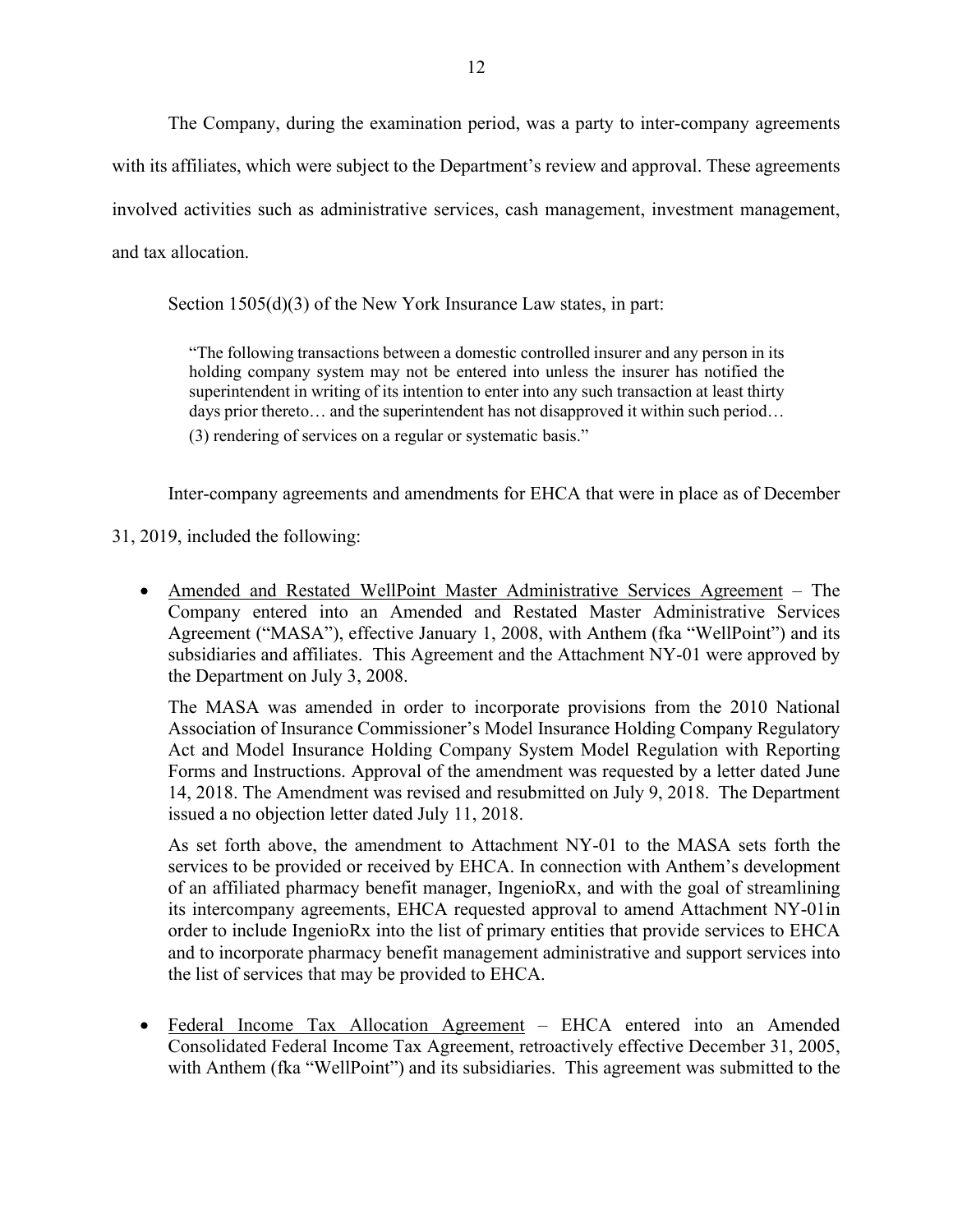Department on September 28, 2006, and a letter of no objection was sent to the Company on October 4, 2006.

#### F. Reinsurance

The Company entered into a reinsurance agreement with Hartford Life and Accident Insurance Company, effective March 1, 2018. The Company ceded \$15,117 of premiums in 2019 pursuant to this reinsurance agreement.

#### G. Internal Controls

The NAIC Risk-Focused approach to financial examinations relies on the review of mitigating controls applicable to the inherent risks of the companies examined. In the case of Anthem and EHCA, the mitigating controls are housed in "Open Pages", a vendor purchased software package. Controls related to the Anthem Sarbanes-Oxley ("SOX") and Insurance Regulation No. 118 (11 NYCRR 89) are tested and monitored by Anthem's Risk Control and Assurance ("RCA") group. Within Anthem's SOX records, the internal controls applicable to EHCA were identified by its management.

A thorough review of Anthem's SOX controls documentation and the Company's MAR internal controls were an important component of the examination process. There were no identified material weaknesses or significant deficiencies identified by EY, the Company's Auditor. Additionally, there were no material control deficiencies or internal control observations noted by the examiners during the review of Anthem's and the Company's internal controls that warranted attention.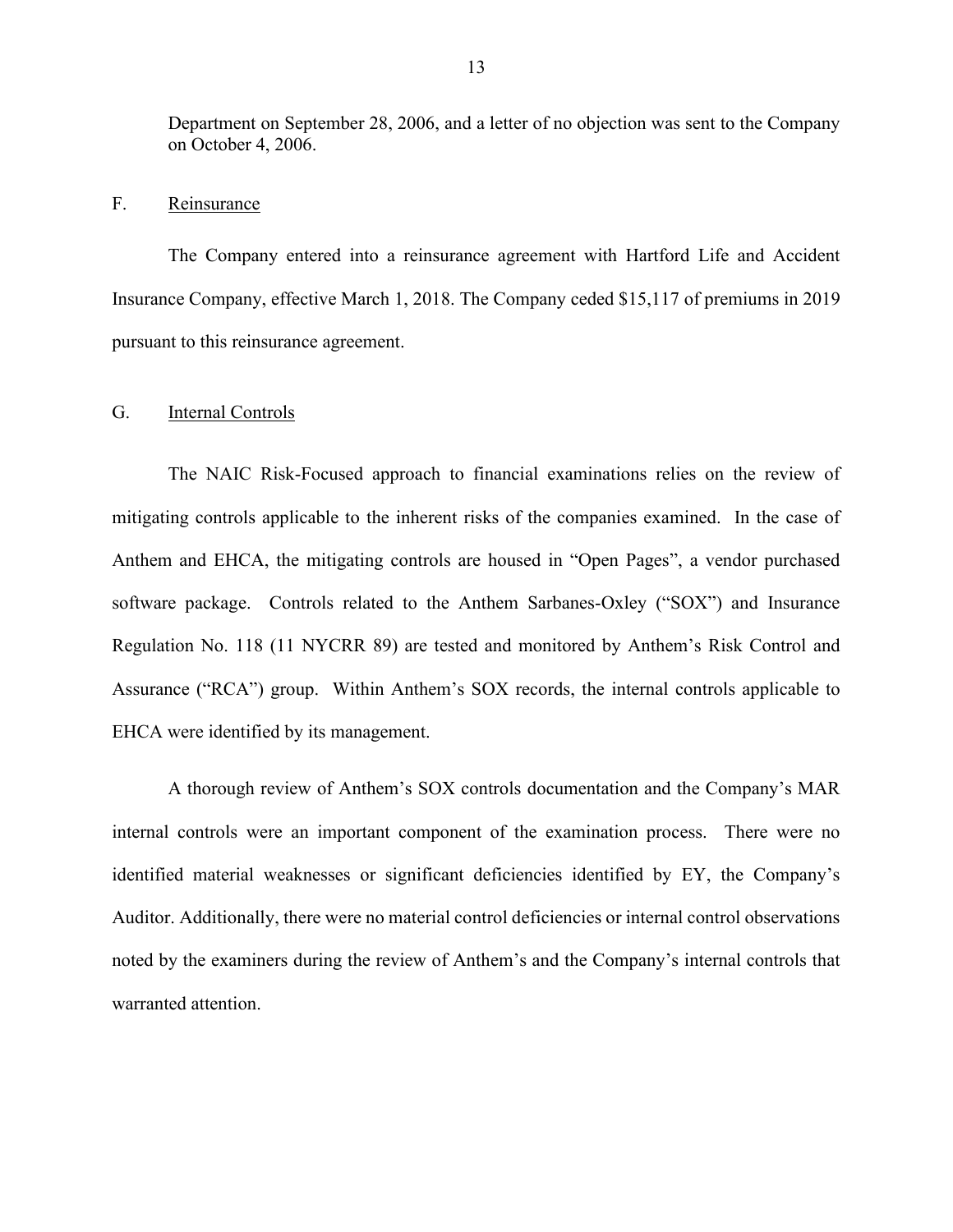The Information Technology ("IT") environment for EHCA is managed in a shared services model by Anthem, Inc. Under this model, Anthem manages all aspects of information technology for the entire holding company.

IT infrastructure and operations for the financially significant systems identified were managed at the data centers located in Richmond, Virginia; Virginia Beach, Virginia; Harrisonburg, Virginia; and St. Louis, Missouri.

The examination encompassed a review of the controls for financially significant applications, systems and infrastructure. The IT portion of the examination was performed in accordance with the Handbook and utilized applicable procedures found in Exhibit C – *Evaluation of Controls in Information Technology* – of the Handbook.

Controls for financially significant applications, systems, and underlying infrastructure in each of the NAIC's Exhibit C Information Technology Work Program areas listed below represent the framework for the scope of this examination. The following control areas were reviewed:

- Align, Plan and Organize;
- Build, Acquire and Implement;
- Deliver, Service and Support; and
- Monitor, Evaluate, and Assess.

It was determined that the overall assessment of EHCA's IT General Controls ("ITGC") environment for the key financial systems that supported the preparation of the Company's financial statements supported an ITGC reliance-based financial examination. The IT examiners assessed the ITGC for EHCA as effective.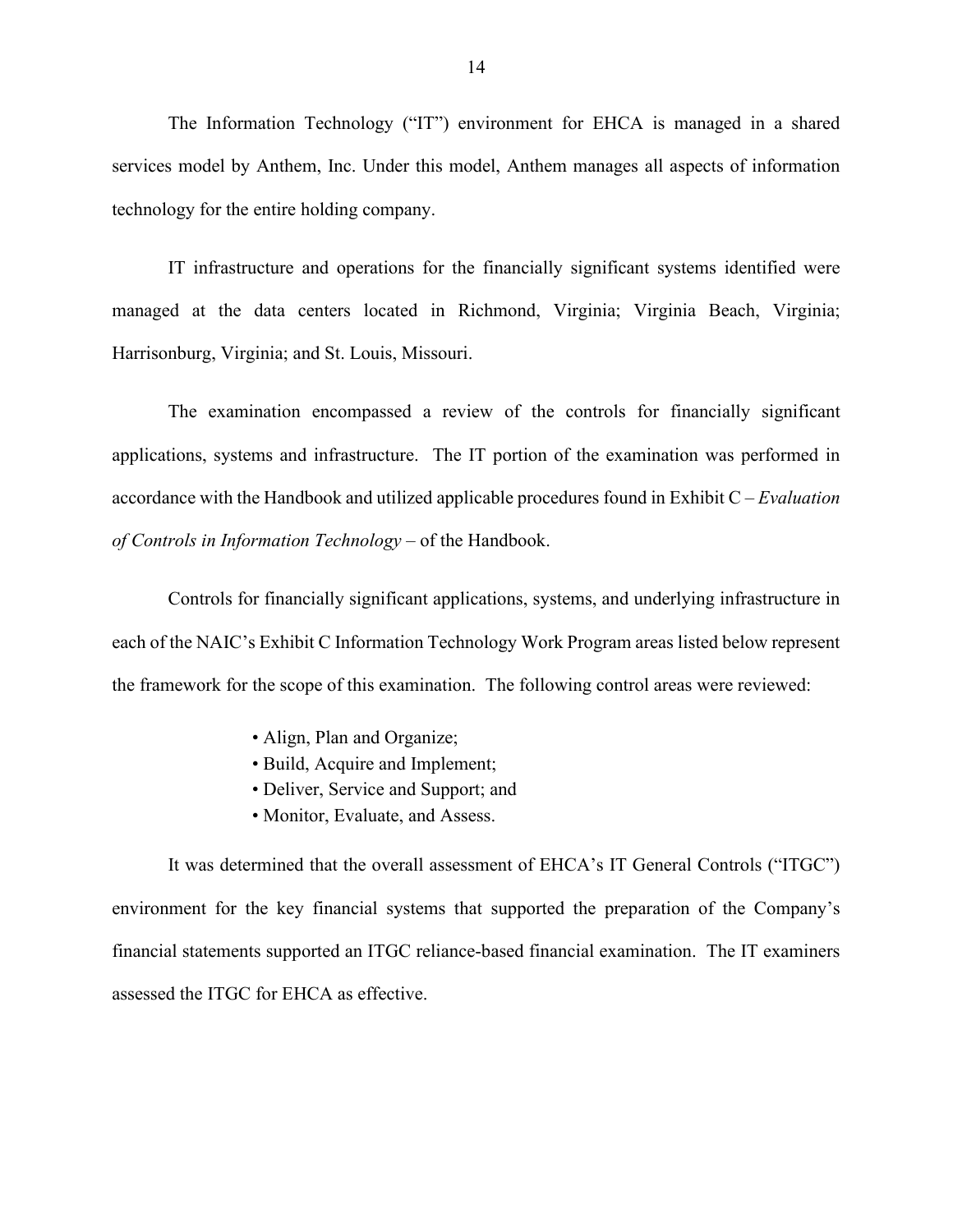#### H. Investment Policy

Anthem utilizes a single Investment Policy Statement ("IPS") for all entities that is broad. In certain instances, the IPS limits are in excess of state investment statutes. As a result, Anthem must provide each external Investment Manager with Investment Guidelines as an Appendix to the Investment Management Agreement, in order to ensure compliance with state investment statutes.

This does not represent best practice as each insurance entity may have several managers and aggregate investment limits for each entity are not specifically stated in a separate IPS. Therefore, it is possible for each manager to be in compliance with its investment guidelines but for the insurance entity to not be in compliance with state investment statutes, due to the lack of aggregate entity level investment limits stated in a separate IPS.

As a good business practice, it is recommended that the Company review and update its investment policy on a regular basis to ensure that its policy is in compliance with the New York Insurance Law.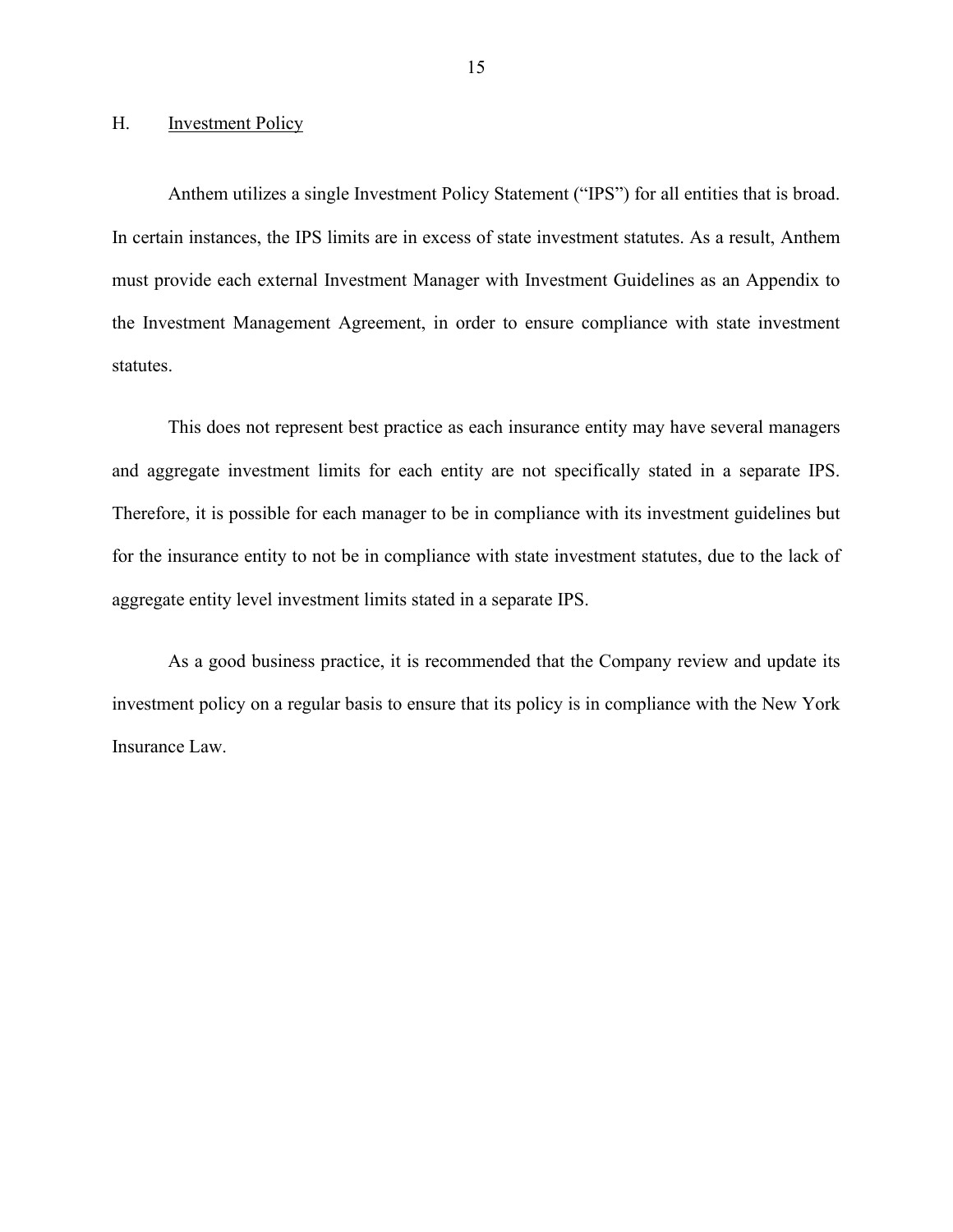#### **3. FINANCIAL STATEMENTS**

The following statements show the assets, liabilities, capital and surplus as of December 31, 2019, as contained in the Company's 2019 filed annual statement, a condensed summary of operations and a reconciliation of the capital and surplus account for each of the years under review. The examiners' review of a sample of transactions did not reveal any differences which materially affected the Company's financial condition as presented in the financial statements contained in the December 31, 2019 filed annual statement.

The firm of Ernst and Young, LLP ("EY") was retained by Anthem to audit EHCA's combined statutory basis statements of financial position as of December 31<sup>st</sup> of each year in the examination period, and the related statutory-basis statements of operations, capital and surplus, and cash flows for the year then ended.

EY concluded that the statutory financial statements presented fairly, in all material respects, the financial position of the Company at the respective audit dates. Balances reported in these audited financial statements were reconciled to the 2018 and 2019 annual statements with no discrepancies noted.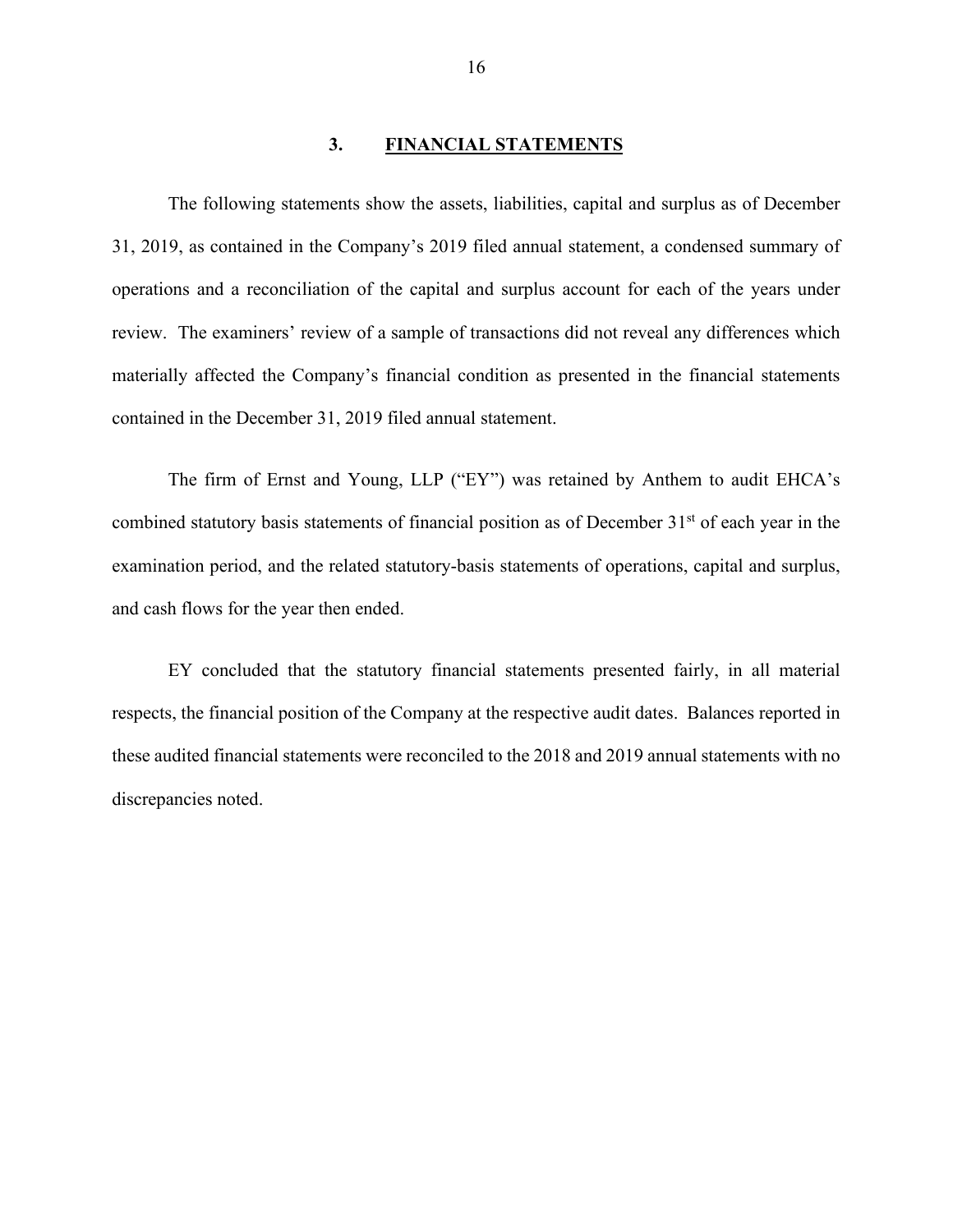# A. Balance Sheet

Assets

| <b>Bonds</b>                                            | $\mathbb{S}$ | 964,891,174     |
|---------------------------------------------------------|--------------|-----------------|
| Preferred stocks                                        |              | 2,020,114       |
| Common stocks                                           |              | 157, 155, 770   |
| Cash, cash equivalents and short-term investments       |              | (185,907,429)   |
| Other invested assets                                   |              | 106,283,064     |
| Securities lending reinvested collateral assets         |              | 36,576,634      |
| Investment income due and accrued                       |              | 10,917,424      |
| Uncollected premiums in the course of collection        |              | 72,940,548      |
| Deferred premiums, agents' balances and installments    |              |                 |
| booked but deferred and not yet due                     |              | 129,258,204     |
| Accrued retrospective premiums                          |              | 61,388,584      |
| Amounts recoverable from reinsurers                     |              | 350             |
| Amounts receivable relating to uninsured plans          |              | 407,605,556     |
| Federal and foreign income tax recoverable and interest |              |                 |
| thereon                                                 |              | 900,793         |
| Net deferred tax asset                                  |              | 28,323,408      |
| Receivables from parent, subsidiaries and affiliates    |              | 1,197,893       |
| Health care and other amounts receivable                |              | 12,243,752      |
| Aggregate write-ins for other than invested assets      |              |                 |
| New York Assessment                                     |              | 41,027,472      |
| FEP assets held by agent                                |              | 80,243,135      |
| Accounts receivable inter company activity              |              | 49,972,742      |
| Demographic Pooling Receivables (NY Regulation No.      |              |                 |
| 146)                                                    |              | 3,803,287       |
| Miscellaneous Receivables                               |              | 838,435         |
| Prepaid Expenses                                        |              | 330,869         |
| <b>Medicare Receivables</b>                             |              | 103,367         |
| Total assets                                            |              | \$1,982,115,146 |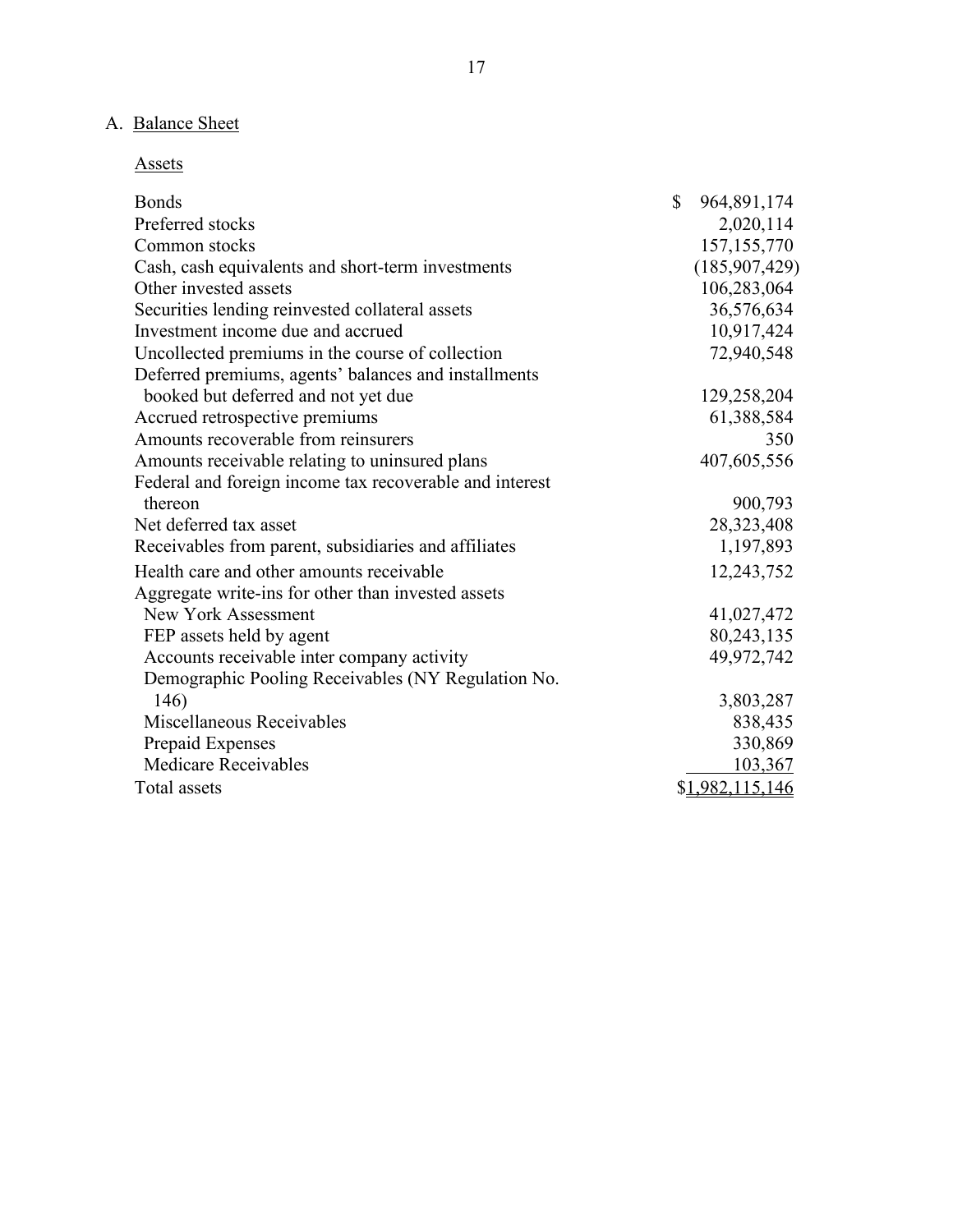### **Liabilities**

| Claims unpaid                                          | \$<br>373,721,045   |
|--------------------------------------------------------|---------------------|
| Accrued medical incentive pool and bonus amounts       | 2,514,906           |
| Unpaid claims adjustment expenses                      | 7,235,081           |
| Aggregate health policy reserves                       | 105,153,004         |
| Aggregate health claim reserves                        | 175,265             |
| Premiums received in advance                           | 26,865,888          |
| General expenses due and accrued                       | 44,654,671          |
| Ceded reinsurance premiums payable                     | 4,206               |
| Amounts withheld or retained for the account of others | 25,364,499          |
| Remittances and items not allocated                    | 47,869,382          |
| Payable for securities                                 | 676,813             |
| Payable for securities lending                         | 36,576,634          |
| Liability for amounts held under uninsured plans       | 262,159,656         |
| Aggregate write-ins for other liabilities:             |                     |
| <b>Escheat liability</b>                               | 55,177,919          |
| Accounts payable – out-of-area program – Home Plan     | 79,285,957          |
| Accounts payable – miscellaneous                       | 12,199,450          |
| Pooling Payable – (NY Regulation No. 146)              | 2,939,422           |
| Other Premium Liability                                | 1,648,286           |
| Low Income Housing Tax Credits                         | 175,134             |
| <b>Total liabilities</b>                               | \$<br>1,084,397,218 |
| Capital and Surplus                                    |                     |
| Aggregate write $-$ ins for special surplus funds:     |                     |
| Estimated ACA Health Insurer fee                       | \$<br>51,268,060    |
| Common capital stock                                   | 300,000             |
| Gross paid-in and contributed surplus                  | 188,082,137         |
| Unassigned funds (surplus)                             | 658,067,731         |
| Total capital and surplus                              | \$<br>897,717,928   |

**NOTE:** The Internal Revenue Service ("IRS") routinely conducts a Compliance Assurance evaluation of tax returns for Anthem and its affiliates. There were no known IRS findings reported from the Compliance Assurance evaluation completed for December 31, 2017, December 31, 2018 or December 31, 2019. The examiners are unaware of any potential exposure of issues related to EHCA for any tax assessments and no liability has been established herein relative to such contingency.

Total liabilities, capital and surplus  $$ \frac{1,982,115,146}{8}$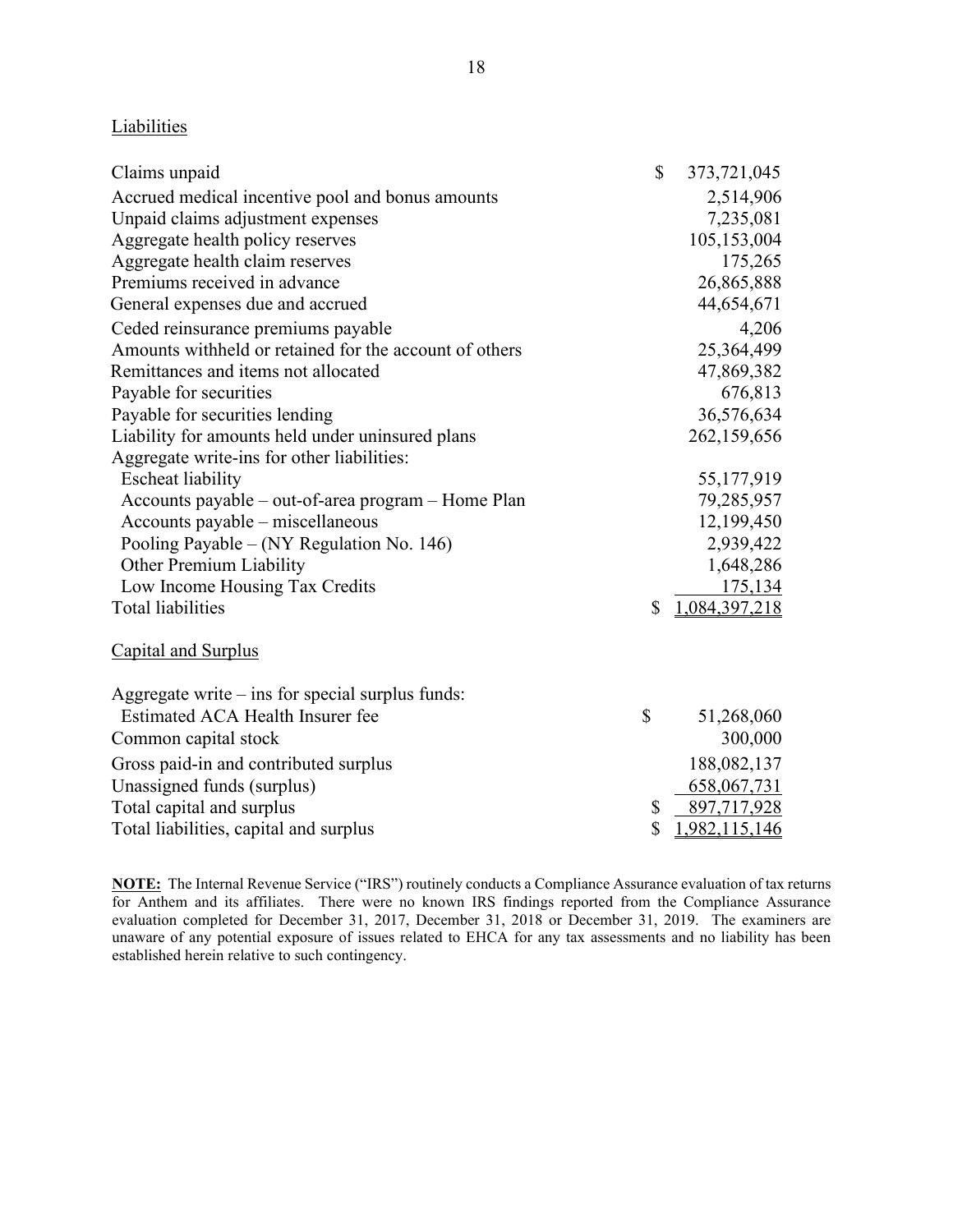# B. Statement of Revenue and Expenses and Changes in Capital and Surplus

The Company's capital and surplus increased by \$20,312,549 during the three-year examination period, January 1, 2017 through December 31, 2019, detailed as follows:

# Revenue

| Premium income                                                                                                                                                                                                                                                                         | \$7,556,526,529                                                                                                                           |                   |
|----------------------------------------------------------------------------------------------------------------------------------------------------------------------------------------------------------------------------------------------------------------------------------------|-------------------------------------------------------------------------------------------------------------------------------------------|-------------------|
| Change in unearned premium reserve                                                                                                                                                                                                                                                     | 14,380,675                                                                                                                                |                   |
| Total revenue                                                                                                                                                                                                                                                                          |                                                                                                                                           | \$7,570,907,204   |
| Hospital and medical expenses                                                                                                                                                                                                                                                          |                                                                                                                                           |                   |
| Hospital medical benefits<br>Other professional services<br>Outside referrals<br>Emergency room and out-of-area<br>Prescription drugs<br>Aggregate write-ins for other hospital and medical<br>Incentive pool, withhold adjustments and bonus<br>amounts<br>Net reinsurance recoveries | \$4,065,983,067<br>348,268,821<br>447, 333, 163<br>662,007,020<br>1,090,114,020<br>(19,317,811)<br>22,828,954<br>8,906<br>\$6,617,208,328 |                   |
| Total hospital and medical expenses<br>Claims adjustment expenses                                                                                                                                                                                                                      | 144,819,173                                                                                                                               |                   |
| General administrative expenses                                                                                                                                                                                                                                                        | 456, 459, 735                                                                                                                             |                   |
| Total underwriting deductions                                                                                                                                                                                                                                                          |                                                                                                                                           | \$7,218,487,236   |
| Net underwriting gain                                                                                                                                                                                                                                                                  |                                                                                                                                           | 352,419,968<br>S. |
| Net investment income earned                                                                                                                                                                                                                                                           |                                                                                                                                           | 82,033,212        |
| Net realized capital gains less capital gains tax                                                                                                                                                                                                                                      |                                                                                                                                           | 45,130,273        |
| Net investment gains                                                                                                                                                                                                                                                                   |                                                                                                                                           | 127,163,485       |
| Net loss from agents' premium balances charged off                                                                                                                                                                                                                                     |                                                                                                                                           | (536,761)         |
| Aggregate write-ins for other income or expense                                                                                                                                                                                                                                        |                                                                                                                                           | 92,726,242        |
| Net income after capital gains tax and before federal                                                                                                                                                                                                                                  |                                                                                                                                           |                   |
| income taxes                                                                                                                                                                                                                                                                           |                                                                                                                                           | \$571,772,934     |
| Federal and foreign income taxes incurred                                                                                                                                                                                                                                              |                                                                                                                                           | 94,658,585        |
| Net income                                                                                                                                                                                                                                                                             |                                                                                                                                           | \$477,114,349     |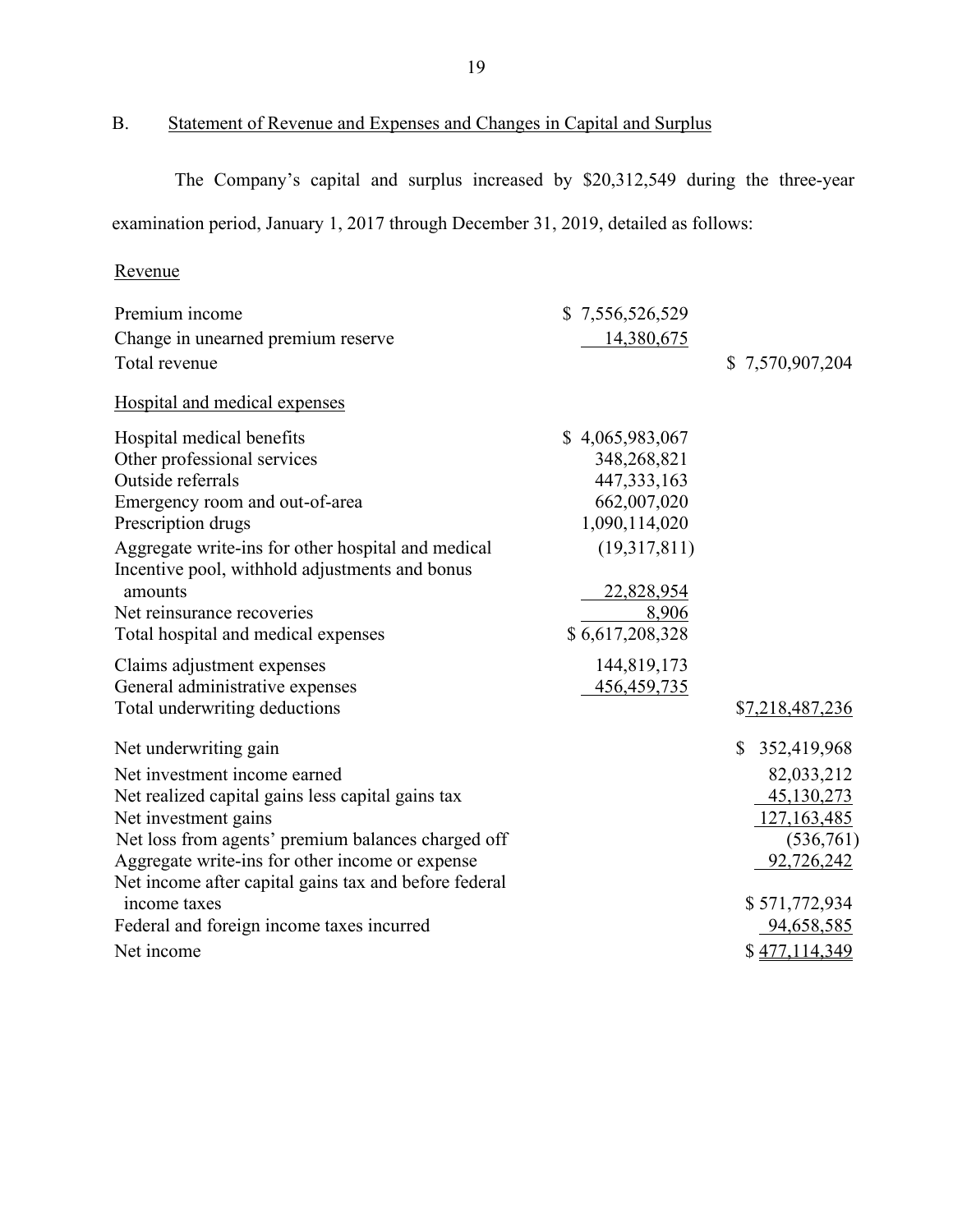# Changes in Capital and Surplus

| Capital and surplus, per report on   |  |
|--------------------------------------|--|
| examination, as of December 31, 2016 |  |

|                                                                           | Gains in<br>Surplus | Losses in<br><b>Surplus</b> |               |
|---------------------------------------------------------------------------|---------------------|-----------------------------|---------------|
| Net income                                                                | \$477,114,349       |                             |               |
| Net change in unrealized capital gains                                    |                     | \$97,174,437                |               |
| Change in net deferred income tax                                         |                     | 26,842,681                  |               |
| Change in non-admitted assets                                             |                     | 2,784,682                   |               |
| Dividends to stockholders                                                 |                     | 330,000,000                 |               |
| Net increase in capital and surplus                                       |                     |                             | 20,312,549    |
| Capital and surplus, per report on<br>examination as of December 31, 2019 |                     |                             | \$897,717,928 |

\$ 877,405,379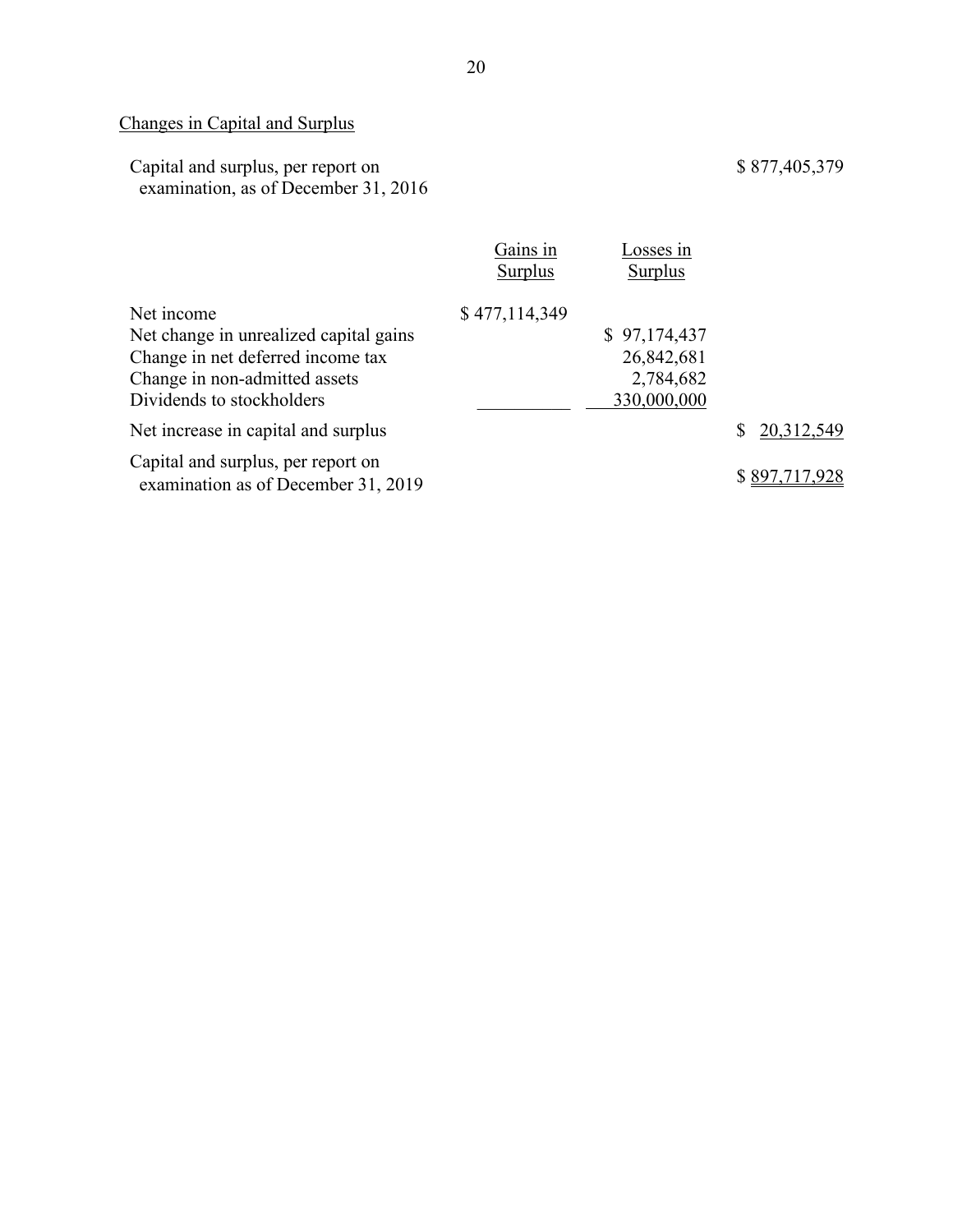#### **4. CLAIMS UNPAID**

The examination liability of \$373,721,045 for the above captioned accounts are the same as the amounts reported by EHCA in its filed December 31, 2019 annual statement.

The examination analysis of the aggregate reserves and claims unpaid reserve was conducted in accordance with generally accepted actuarial principles and practices and was based on statistical information contained in EHCA's internal records and in its filed annual statements as verified during the examination. The examination reserve was based upon actual payments made through a point in time, plus an estimate for claims remaining unpaid at that date. Such estimate was calculated based on actuarial principles, which utilized EHCA's past experience in projecting the ultimate cost of claims incurred on or prior to December 31, 2019.

#### **5. SUBSEQUENT EVENTS**

In March 2020, the World Health Organization declared the outbreak of a novel strain of coronavirus ("COVID-19") a global health pandemic. At the onset of the pandemic, to prevent its spread, most states issued shelter-in-place or stay-at-home orders, which generally required the businesses not considered essential to close their physical offices. While these orders were largely lifted during the second quarter of 2020, many states and local authorities continued to impose certain restrictions on the conduct of businesses and individuals.

The COVID-19 pandemic continues to evolve, and the virus and mitigation efforts have continued to impact the global economy, cause market instability, increase unemployment and put pressure on the healthcare system. The COVID-19 pandemic has impacted and will continue to impact Anthem companies' membership and benefit expenses and has influenced and will likely continue to influence member behavior, impacting how members access healthcare services. The Department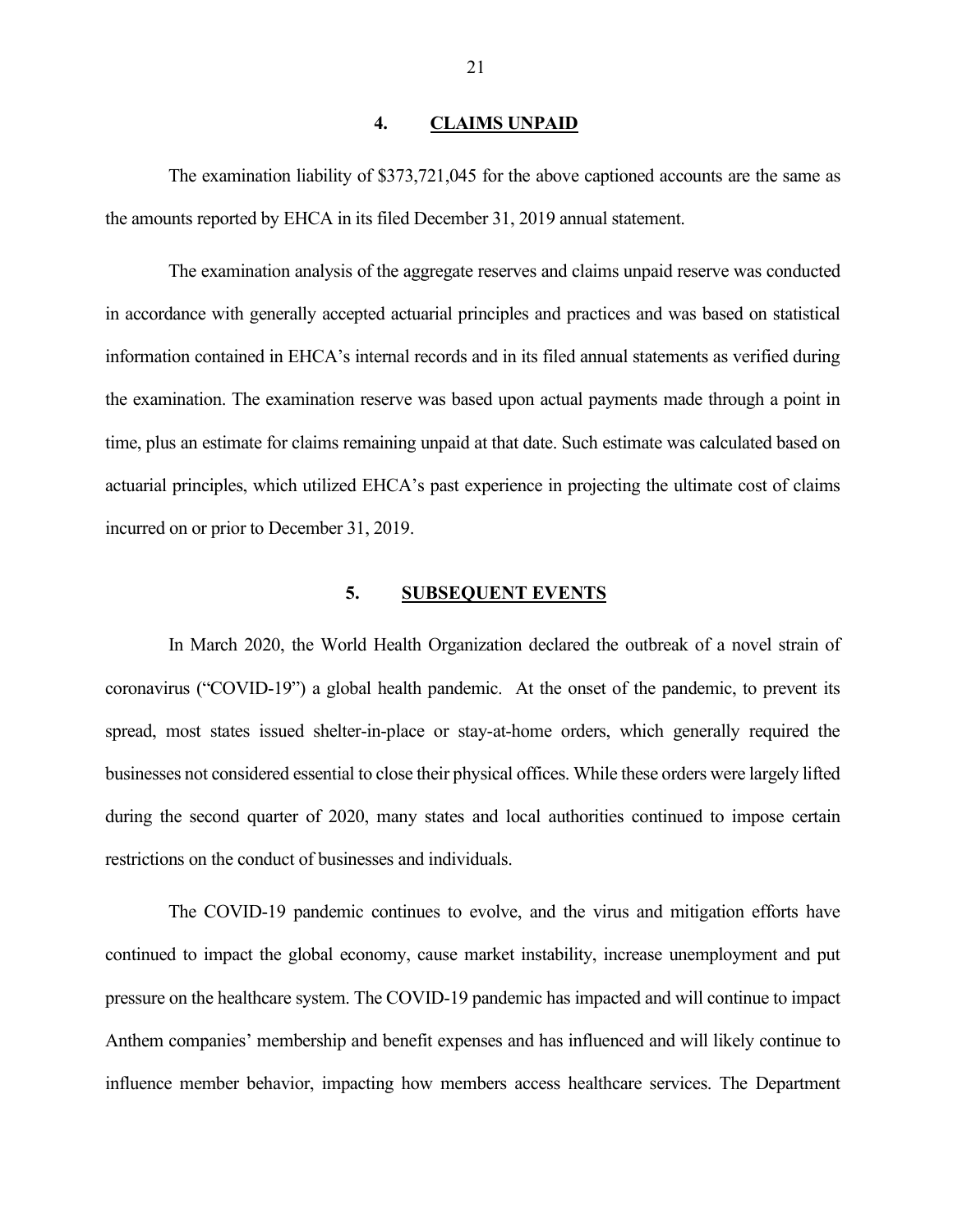continues to closely monitor the impact of the pandemic on EHCA and will take necessary action if a solvency concern arises.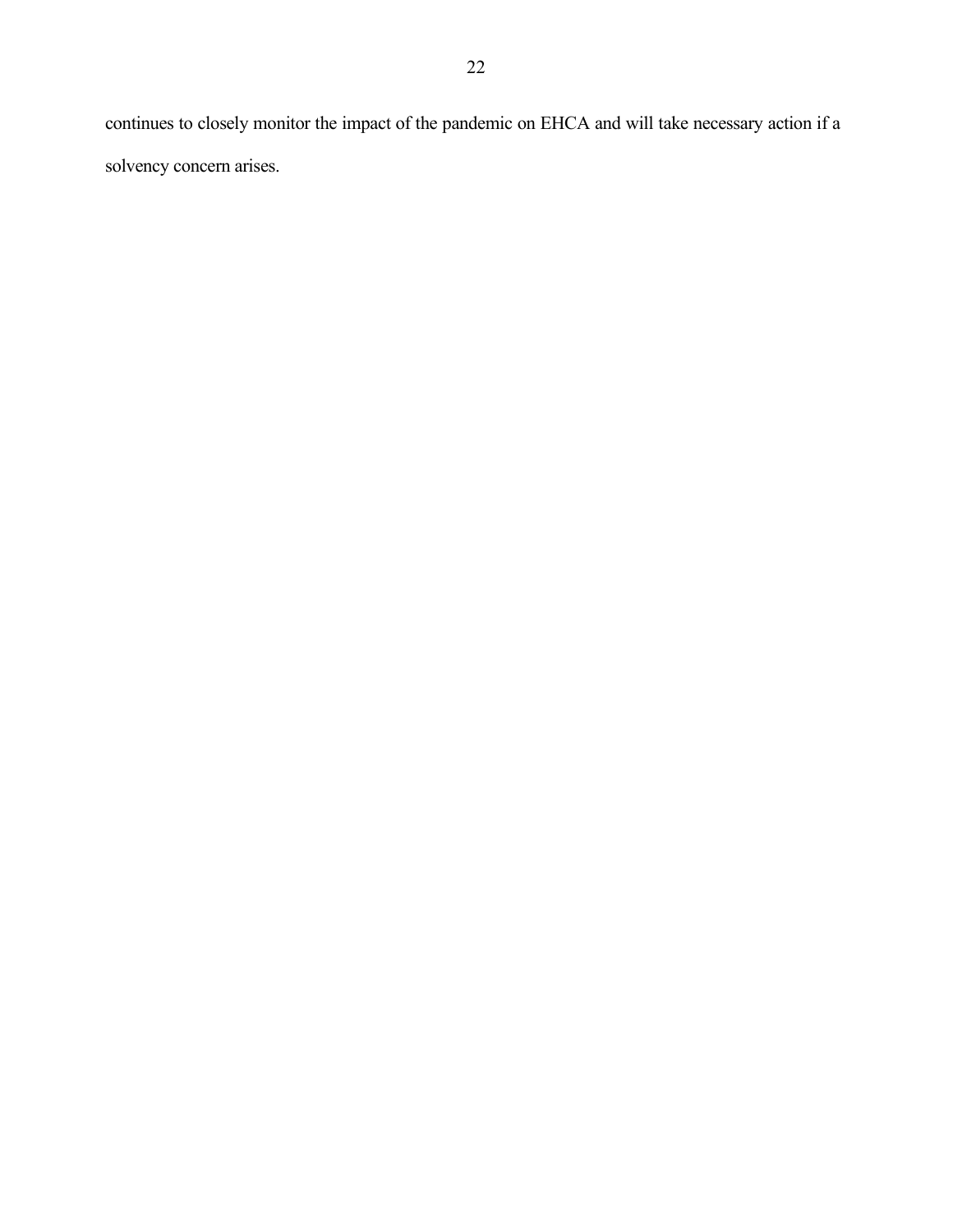#### **6. COMPLIANCE WITH PRIOR REPORT ON EXAMINATION**

The prior report on examination as of December 31, 2016, contained the following two (2) comments and recommendations pertaining to the financial portion of the examination (page number refers to the prior report on examination):

**ITEM NO. PAGE NO.**

#### 1. Holding Company System

It is recommended that the Company comply with Section 1505(d)(3) of the New York Insurance Law by notifying the Department thirty (30) days prior to entering into any affiliated transactions that require such submission.

*The Company has complied with this recommendation.*

2. Faciliation of the Examination

It is recommended that the Company comply with the requirements of Section  $310(a)(3)$  of the New York Insurance Law by providing the requested documentation in a timely manner.

. *The Company has complied with this recommendation.*

13

15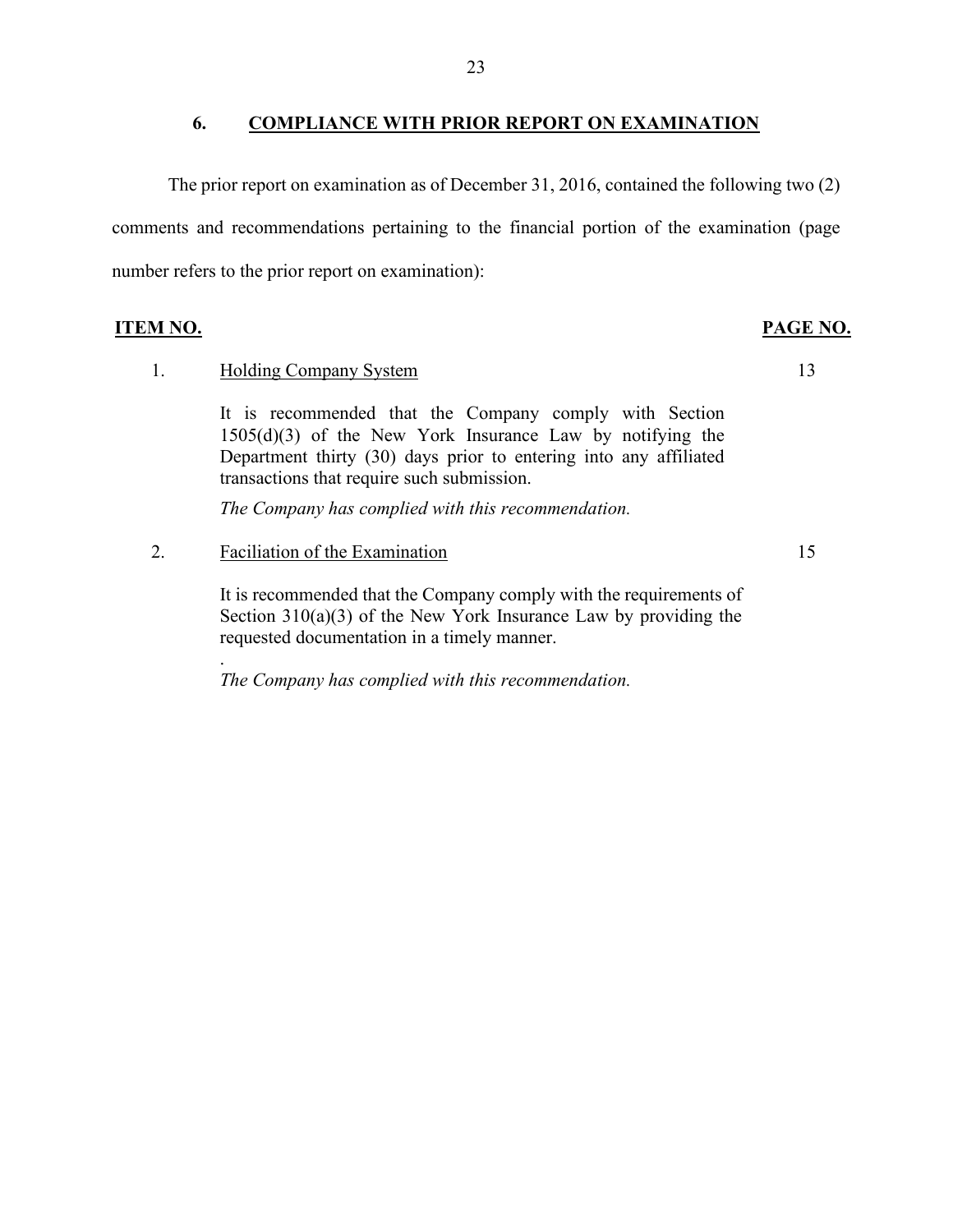# **7. SUMMARY OF COMMENTS AND RECOMMENDATIONS**

# **ITEM PAGE NO.**

## A. Investment Policy 15

As a good business practice, it is recommended that the Company review and update its investment policy on a regular basis to ensure that its policy is in compliance with the New York Insurance Law.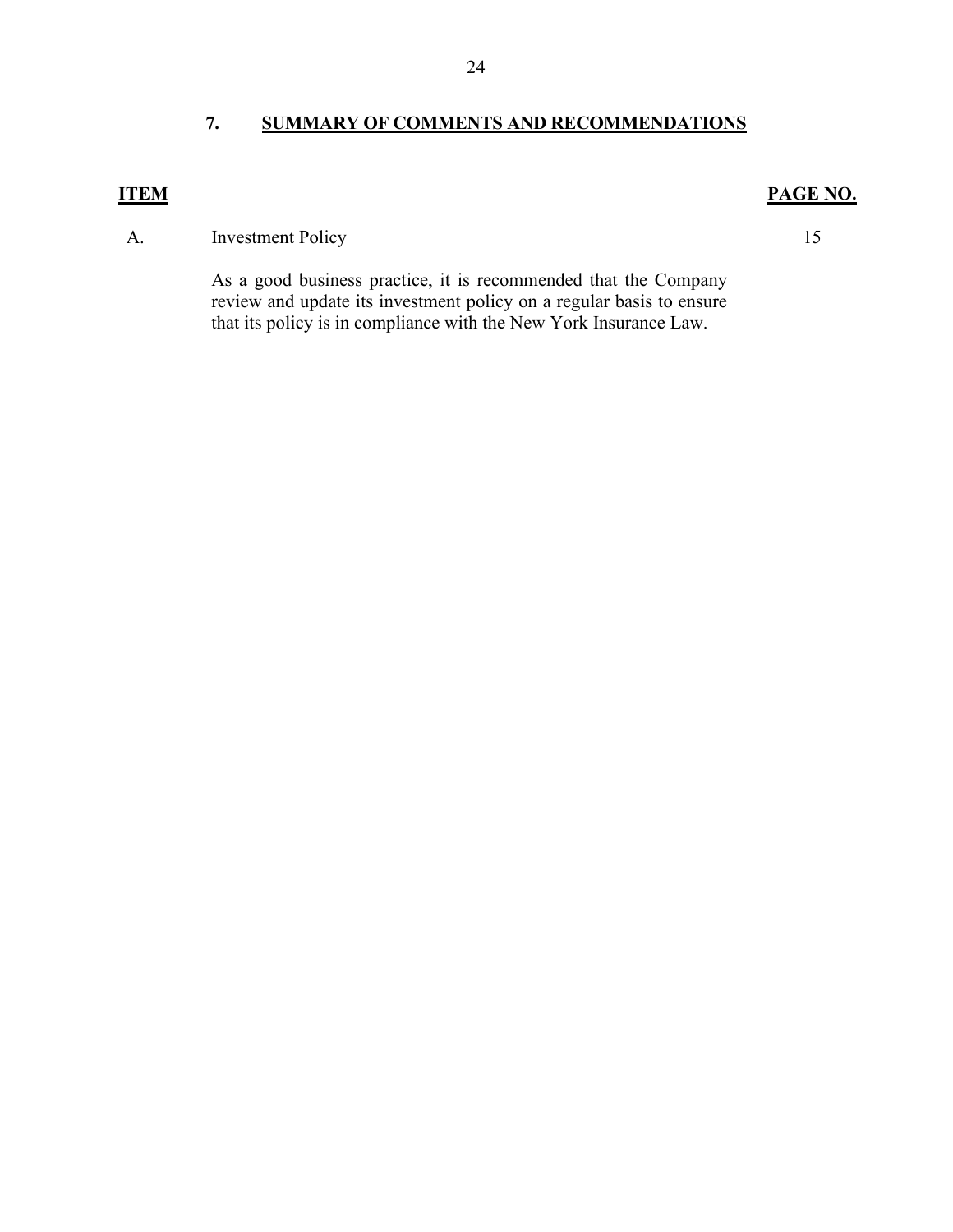Respectfully submitted,

Brad Neff, CFE Examiner in charge

STATE OF NEW YORK ) ) SS.  $\overline{\phantom{a}}$ COUNTY OF NEW YORK)

**Brad Neff**, being duly sworn, deposes and says that the foregoing report submitted by him is true to the best of his knowledge and belief.

Brad Neff, CFE

 $\mathcal{L}_\text{max}$  , where  $\mathcal{L}_\text{max}$  and  $\mathcal{L}_\text{max}$ 

Subscribed and sworn to before me this day of 2021.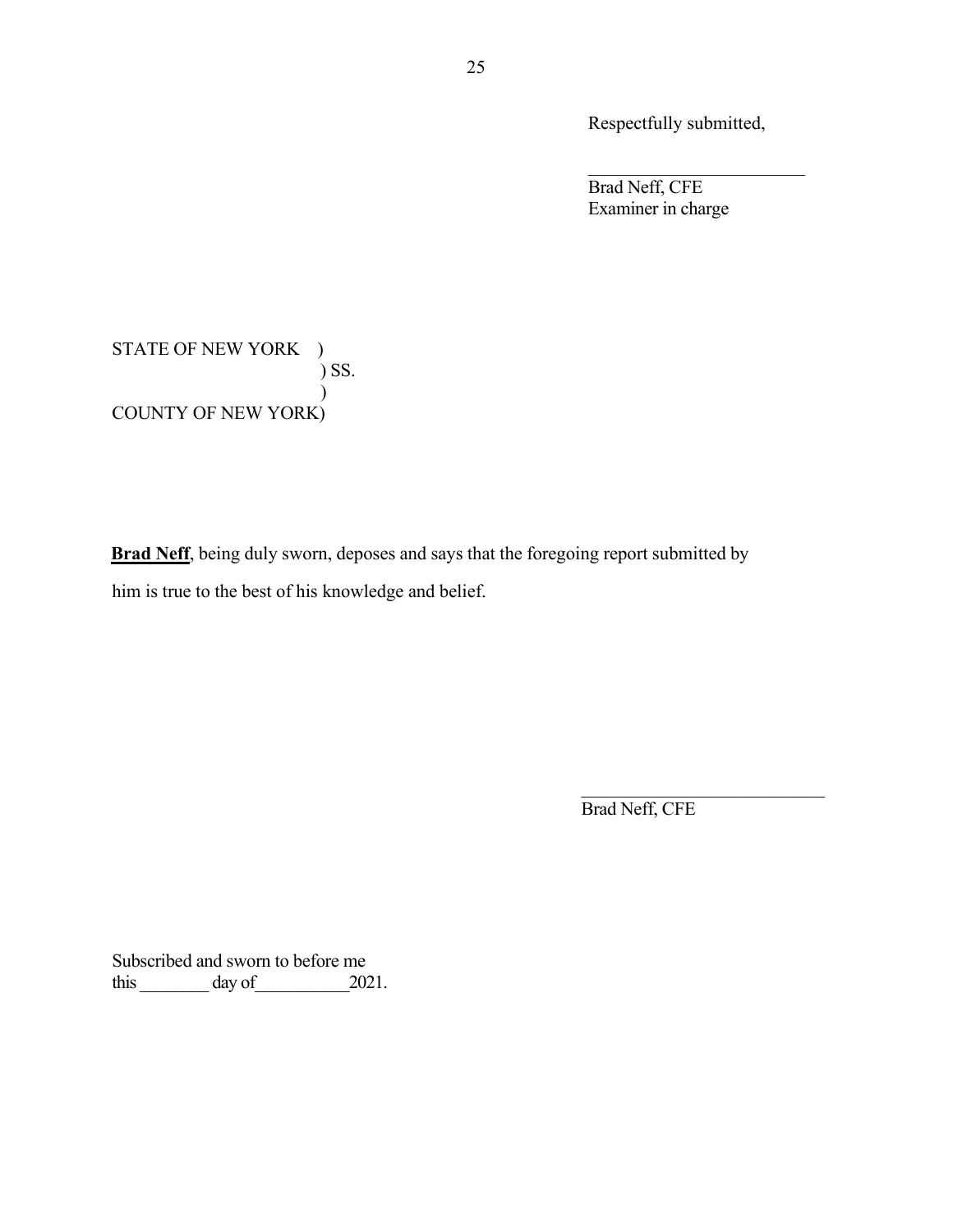Respectfully submitted,

 $\mathcal{L}_\text{max}$  and  $\mathcal{L}_\text{max}$  and  $\mathcal{L}_\text{max}$  and  $\mathcal{L}_\text{max}$ 

Jeffrey Usher, CFE Supervising Examiner

STATE OF NEW YORK ) ) SS.  $\overline{\phantom{a}}$ COUNTY OF NEW YORK)

**Jeffrey Usher**, being duly sworn, deposes and says that the foregoing report submitted by her is true to the best of her knowledge and belief.

> Jeffrey Usher, CFE Supervising Examiner

\_\_\_\_\_\_\_\_\_\_\_\_\_\_\_\_\_\_\_\_\_\_\_\_\_\_\_\_\_\_\_\_\_\_\_\_\_\_\_

Subscribed and sworn to before me this  $\frac{day \text{ of } 2021.}{x}$